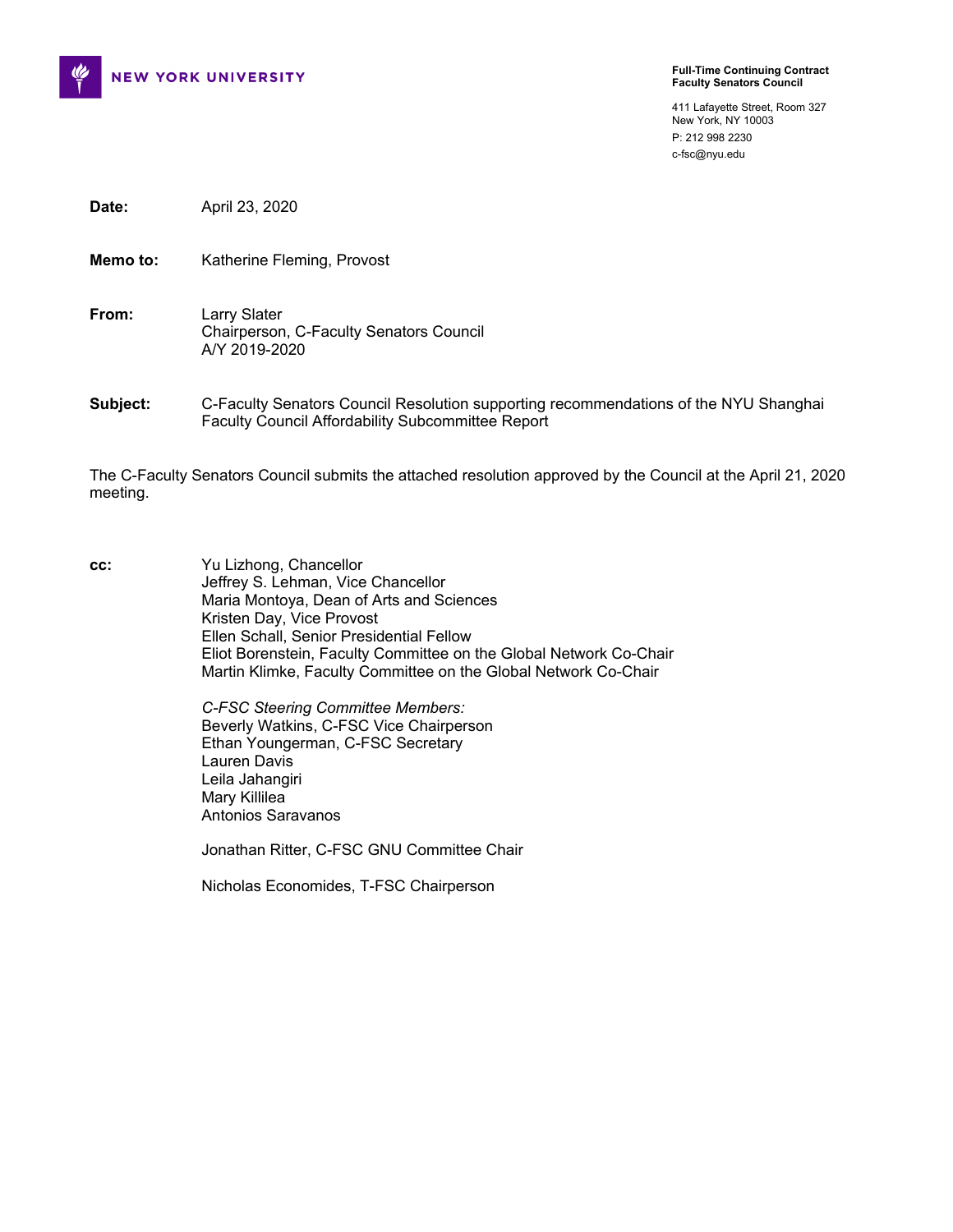C-FSC Committee on the Global Network University Resolution supporting recommendations of the NYU Shanghai Faculty Council Affordability Subcommittee Report April 21, 2020

Whereas the C-FSC supports Continuing Contract Faculty throughout the NYU Global Network; and;

Whereas the C-FSC has adopted principles outlining minimum salary levels for Continuing Contract Faculty in the University; and;

Whereas the NYU Shanghai Faculty Council Affordability Subcommittee Report demonstrates that Chinese Language Lecturers currently receive salaries that are roughly 40% below those of their NYU Shanghai international colleagues with similar ranks and teaching hours at NYU Shanghai, and;

Whereas Chinese Language Lecturer housing benefits are pegged to their salaries, while international faculty housing benefits are fixed at a rate and adjusted for number of dependents, making their subsidies three to six times higher than those for Chinese Language Lecturers, and;

Whereas the NYU Shanghai Faculty Council Affordability Subcommittee Report demonstrates that the housing subsidy for Chinese Language Lecturers is considerably lower than that offered by peer institutions to faculty of similar positions in the Shanghai area; now therefore be it

## *Resolved* that the C-FSC

1. supports the recommendations of the Shanghai Faculty Council Affordability Subcommittee Report, and;

2. urges NYU Shanghai to provide housing subsidy to all faculty at the same standard, as a flat rate based on family size, adjustable to current market rates, and;

. 3. urges NYU Shanghai to explore government-subsidized housing for Sino-US university faculty, plus other resources to meet different faculty needs and price limitations, and;

4. urges NYU Shanghai to find corporate housing options with convenient access to the new NYUSH campus and schools, affordable rent, and options for families of all sizes, and;

5. Urges NYU Shanghai to form a more active and managed platform for faculty to access information on reliable agents, housing options, and general policies and guidelines.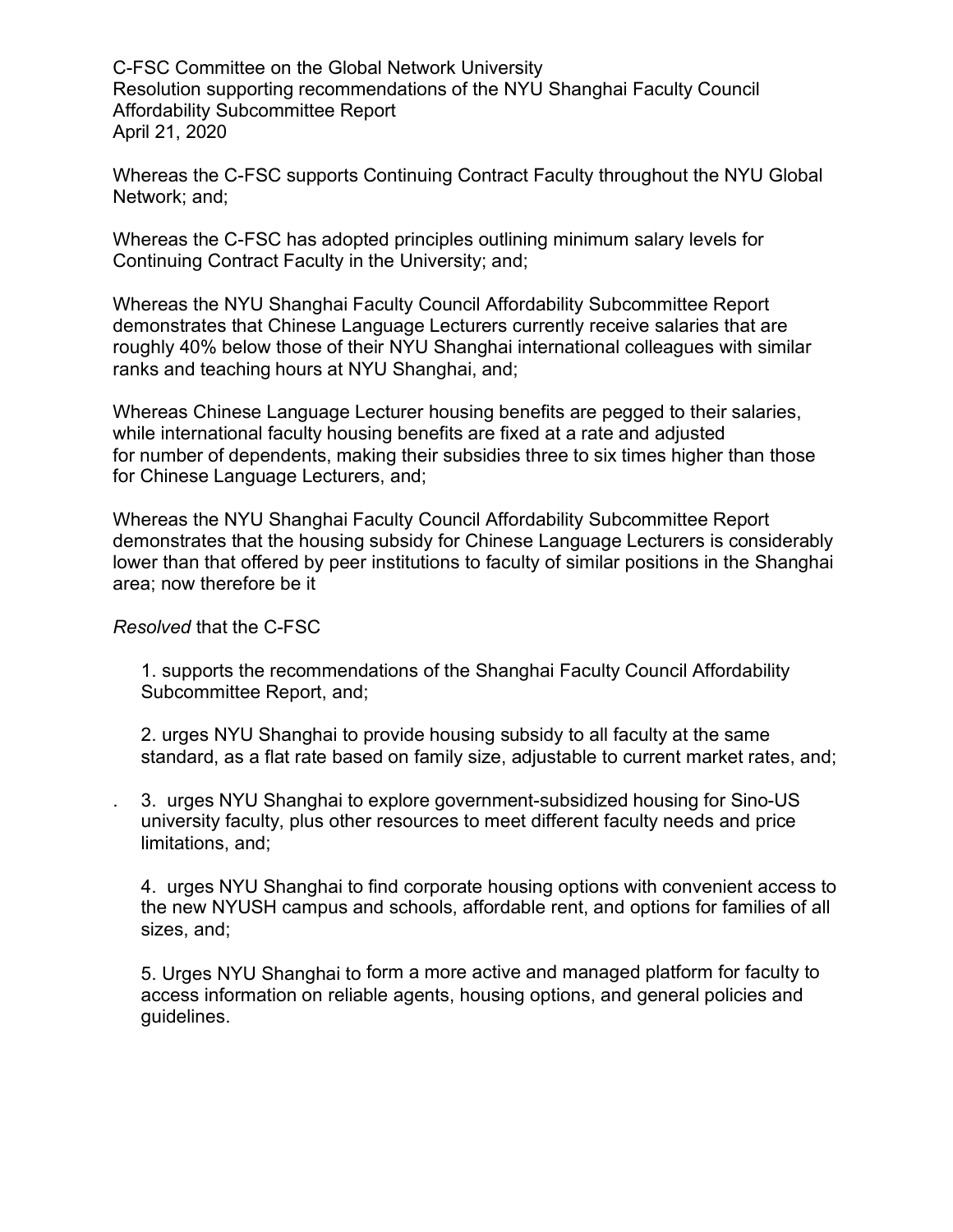## **NYU Shanghai Faculty Council Affordability Subcommittee Report October 2019 Executive Summary**

NYU Shanghai opened in 2013 as partnership between a world-renowned U.S. university and one of China's elite Class A universities. Six years later, aspects of Shanghai's cost of living threaten our university's stated [mission](https://shanghai.nyu.edu/about) to develop and support "a faculty of renowned scholars, innovators, and educators...recruited from the world's best research universities" — a mission that requires a solid foundation of both teaching and research-oriented faculty. Furthermore, significant variations in NYU Shanghai's salary and benefits structure for certain faculty groups raise questions about how we define the values of our globally-minded community.

This subcommittee conducted a survey of NYU Shanghai faculty this spring and collected 114 detailed responses representing over 60 percent of the faculty body (50% FTCC, 22% tenure-track, 10% visiting, 8% tenured, 8% postdoc). The results, along with additional reporting by this subcommittee, reveal emerging challenges in the area of local–international pay disparities.

We submit this report to present the lived economic realities confronting NYU Shanghai faculty, to share the results of our findings to date, and to open a productive and collegial conversation about the future of our university. We seek long-term solutions that will help us maintain a solid foundation for our growing community and pursue our common goal of making NYU Shanghai a world-class university and a model for international higher education.

Immediately below, we present a summary of our main findings regarding the Chinese Language Lecturer position and Housing Affordability and recommendations; the following report provides more detail about these issues. We would like to thank the administration for already beginning to work with us on some of our recommendations.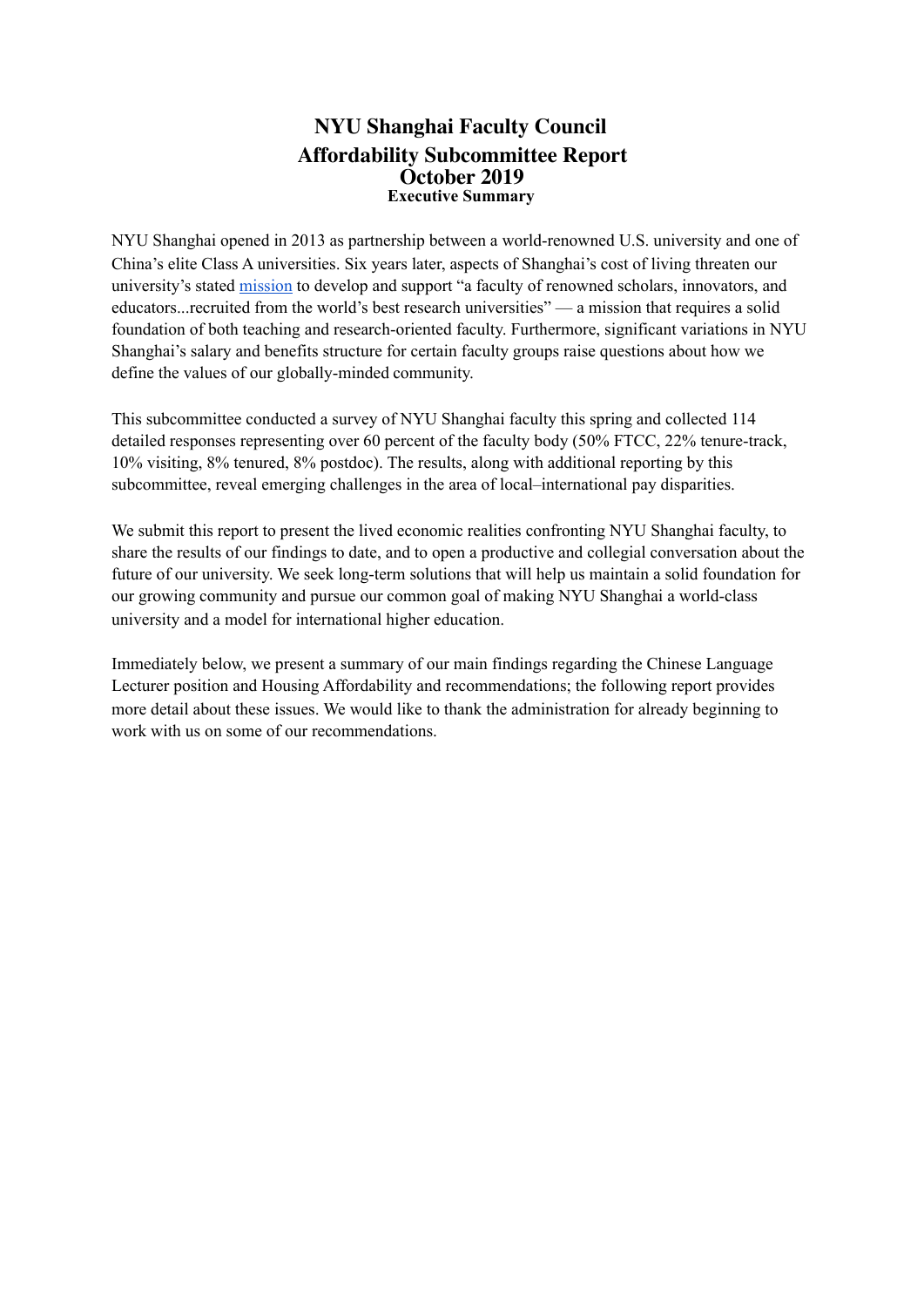# **Challenges to Faculty Hiring**

- The Chinese Language Program has seen its pool of applicants drop 68% in three years, from 95 applicants in 2016 to just 29 in 2019 for the same number of postings. The CLP has recently lost several top candidates to other universities.
- Chinese Language Lecturers' salaries and housing benefits are significantly below their colleagues' at other Sino-U.S./U.K. institutions in cities that have even *lower* costs of living.

## **Concerns Over Local–International Compensation Disparities**

- Chinese Language Lecturers currently receive salaries at roughly 40% of their NYU Shanghai international colleagues with similar ranks and teaching hours.
- Chinese Language Lecturer housing benefits are pegged to their salaries (amounting to around RMB¥3,000/US\$425 per month), while international faculty housing benefits are fixed at a rate and adjusted for number of dependents, making their subsidies three to six times higher.

## **Summary of Recommendations**

| Category       | <b>Subcommittee Recommendations</b>                                                                                                                                                                                                                                                                                                                                                                                                                                                                                                                                                                                                                 |
|----------------|-----------------------------------------------------------------------------------------------------------------------------------------------------------------------------------------------------------------------------------------------------------------------------------------------------------------------------------------------------------------------------------------------------------------------------------------------------------------------------------------------------------------------------------------------------------------------------------------------------------------------------------------------------|
| <b>Housing</b> | • Provide housing subsidy to <i>all</i> faculty at the same standard, as a flat<br>rate based on family size, adjustable to current market rates.<br>Explore government-subsidized housing for Sino-US university faculty,<br>$\bullet$<br>plus other resources to meet different faculty needs and price limitations.<br>• Find corporate housing options with convenient access to the new<br>NYUSH campus and schools, affordable rent, and options for families of<br>all sizes.<br>• Form a more active and managed platform for faculty to access<br>information on reliable agents, housing options, and general policies and<br>guidelines. |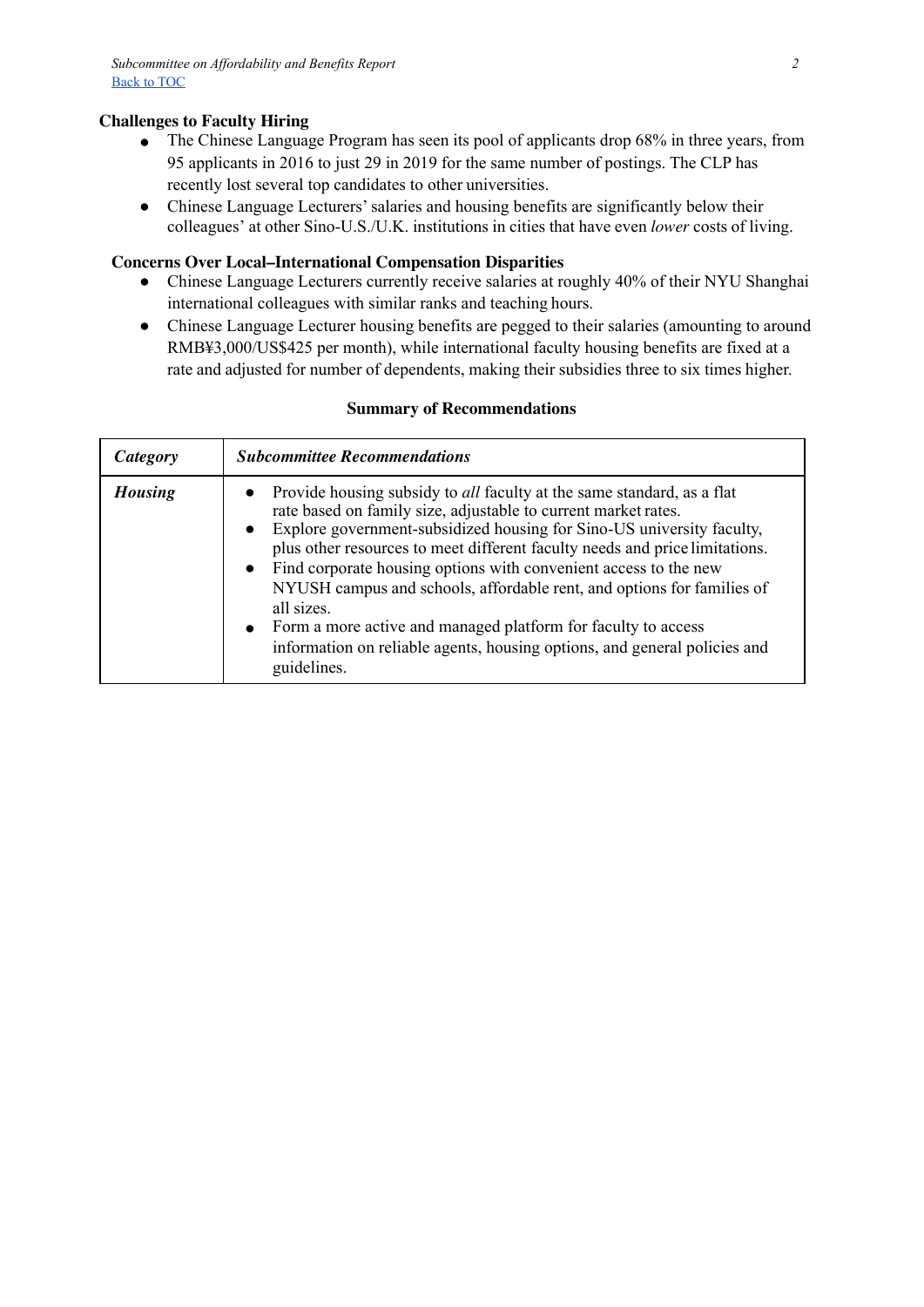## **Table of Contents**

| <b>Executive Summary</b>                                                          |                  |
|-----------------------------------------------------------------------------------|------------------|
| <b>Introduction</b>                                                               | $\boldsymbol{4}$ |
| <b>Part 1: Affordable Housing</b>                                                 | 5                |
| Appendix B: Affordability Narratives and Case Studies for CLL Housing in Shanghai | 8                |
| Appendix F: Sample NYU Shanghai Faculty Budgets                                   | 19               |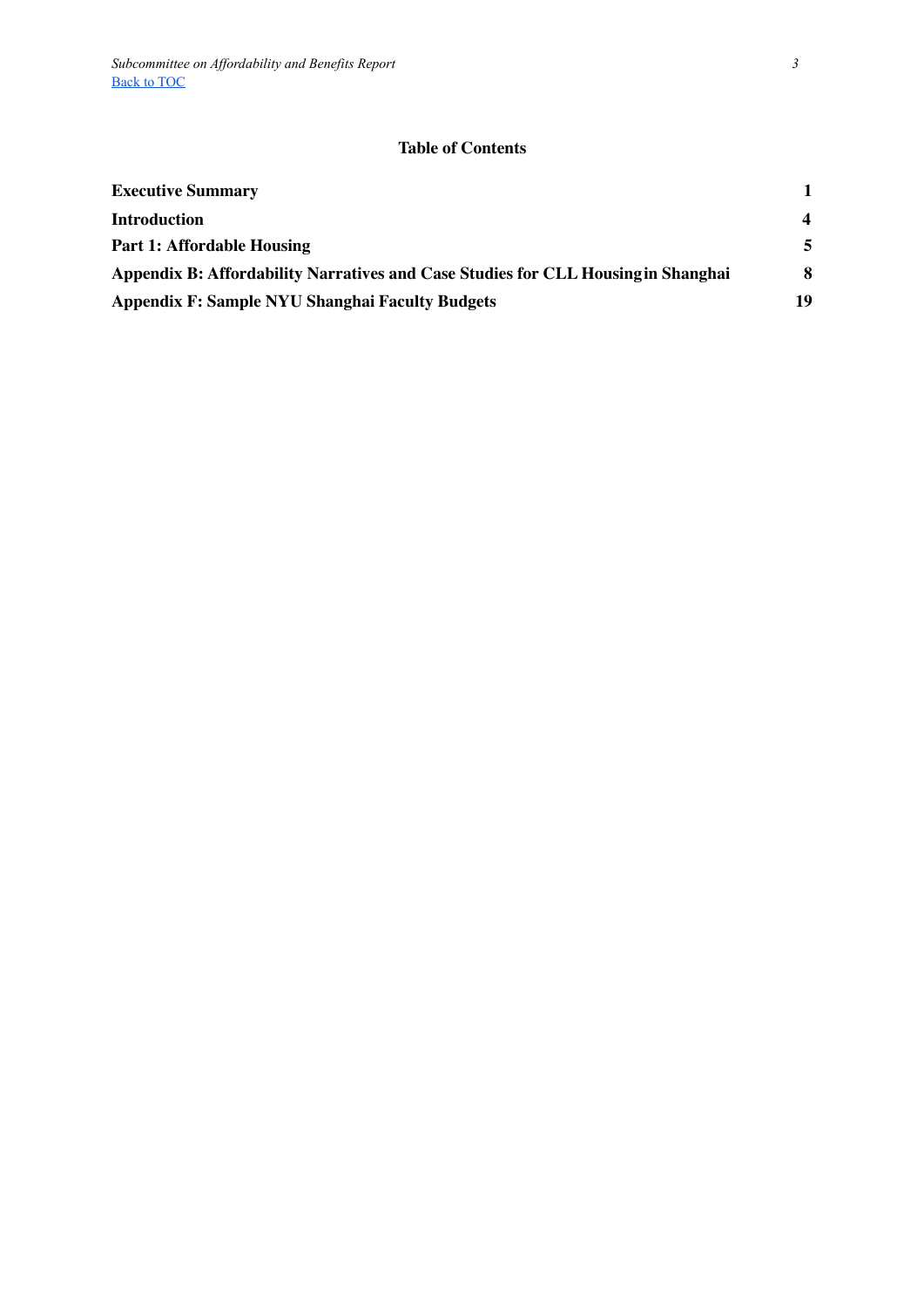## **Introduction**

This NYU Shanghai Faculty Council Subcommittee's aim is to gather information about affordability issues that we believe affect NYU Shanghai's ability to recruit and retain excellent faculty. Our committee was started to explore faculty's lived realities of housing prices and differences in salary for faculty of the same or similar rank and seniority.

We see this report as a first step toward collaborating with other Faculty Council committees, our colleagues, and university leadership to build sustainable initiatives which contribute to the long-term health of the university. We outline the results of the Subcommittee's information-gathering and initiative-building activities below.

## **Key Subcommittee Activities**

- Undertaking an affordability survey for faculty, with an aim to surface structural issues which may negatively impact recruitment and retention
- Collecting faculty narratives on affordability challenges related to housing and tuition
- Proposing recommendations regarding benefits and affordability issues

## **Members**

Amy Becker, Writing and English for Academic Purposes programs Jing Chai, Chinese Language Program Rodolfo Cossovich, Interactive Media Arts Anna Greenspan, Interactive Media Arts David Hunsaker, Business Steve Iams, English for Academic Purposes John Jordan, English for Academic Purposes Dan Keane, Writing Program Monika Lin, Visual Arts Qian Liu, Chinese Language Program David Perry, Writing Program Meng Zhou, Chinese Language Program Jiani Lian, Chinese Language Program Jinghong Bi, Chinese Language Program Xiaobo Shui, Chinese Language Program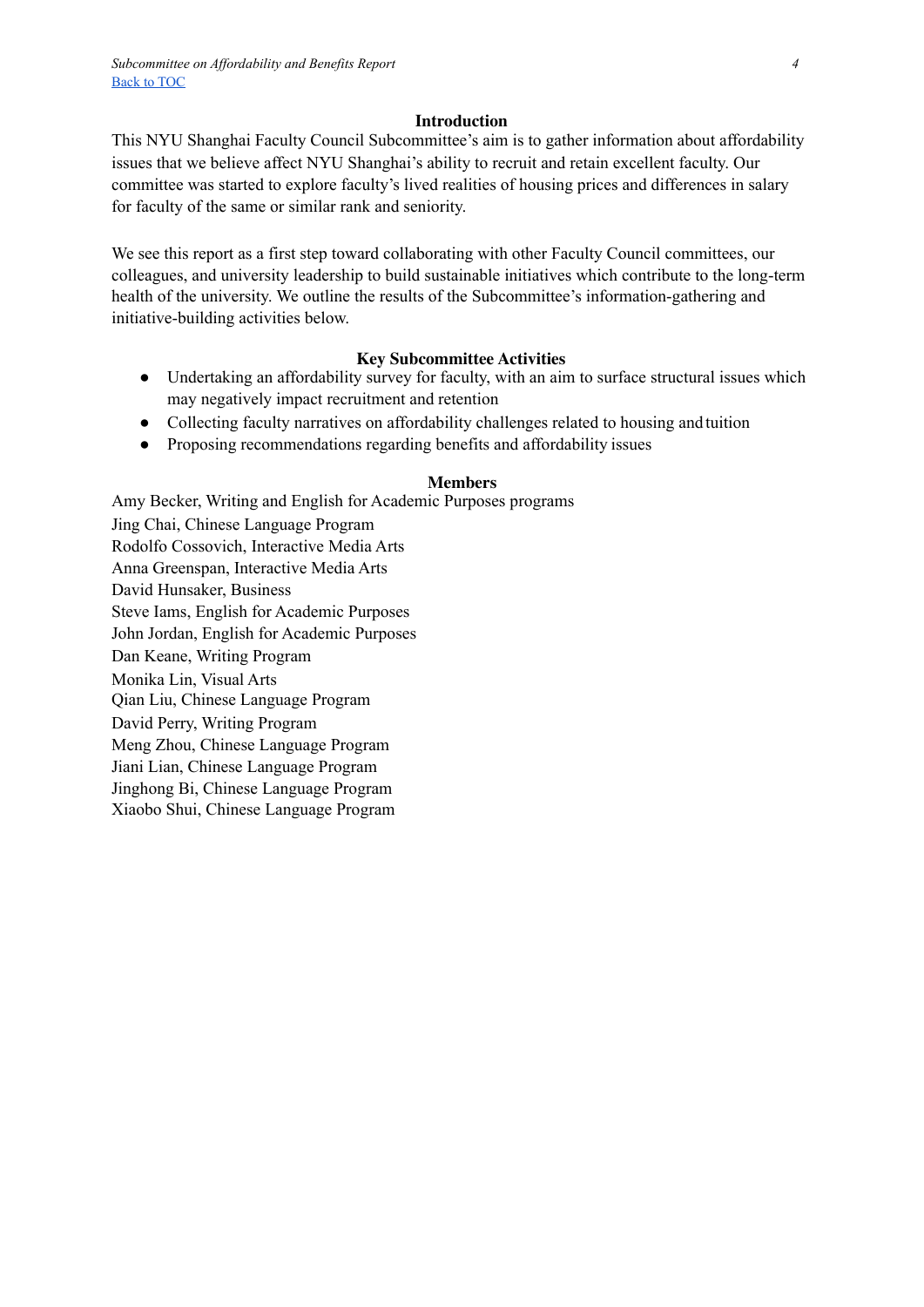## **Part 1: Affordable Housing**

#### **Background**

In our survey, 68% of respondents rank housing affordability among their top three affordability concerns, and across ranks, nationalities, and disciplines, respondents report spending from 14.41% to 35.88% of monthly take-home income, in addition to what the housing benefit covers (see Appendix A-1). Among respondents, 25% rent within an NYUSH corporate housing complex, while 57% of the respondents rent their own apartments independently, 13% own their own property, and another 3% are co-renting due to affordability issues (See Appendix A-2).

## **Affordability Issues**

The housing issues surfaced in the Affordability Survey focus on the following four aspects: 1) NYUSH Housing Subsidy Type & Rate; 2) NYUSH Corporate Housing; and 3) Additional Housing Issues.

## **1. NYUSH Housing Subsidy Type & Rate**

1.1. NYUSH provides most faculty with a fixed flat housing subsidy ranging from ¥10,333–¥15,500+ per month, depending on their number of dependents. However, Chinese Language Lecturers receive a much lower housing subsidy ranging from only ¥2,800-¥3,950, pegged to their monthly salaries, with no adjustment for dependents and subject to a significant government tax. Their subsidies are calculated as follows, using Writing/EAP Lecturer subsidies as a comparison:

|                                                                                                       | <b>Writing/EAP Lecturer</b><br><b>Housing Subsidy</b><br>(fixed)                       | <b>Chinese Language</b><br><b>Lecturer Housing Subsidy</b> |
|-------------------------------------------------------------------------------------------------------|----------------------------------------------------------------------------------------|------------------------------------------------------------|
| <b>Salary</b>                                                                                         | approx $430,000$                                                                       | $¥10,000-¥13,750$                                          |
| <b>Initial Housing</b><br><b>Subsidy</b><br>(40% of<br>salary)                                        | N/A                                                                                    | $44,000 - 45,500$                                          |
| <b>National Provident</b><br><b>Fund</b><br>Withholdi<br>$\mathbf{n}\mathbf{g}$<br>(12% of<br>salary) | N/A                                                                                    | $(\text{\#}1, 200 - \text{\#}1, 650)$                      |
| <b>Actual Housing Subsidy</b>                                                                         | Single: ¥10,333<br>$+1$ dependent: ¥12,917<br>+2 or more: $\text{\textsterling}15,500$ | ¥2,600-¥3,300                                              |

The different types of housing subsidies available for faculty of different national origins and ranks is a clear case of unequal access to housing benefit support from the university to these certain group(s) of faculty, although all faculty face the same challenging housing market in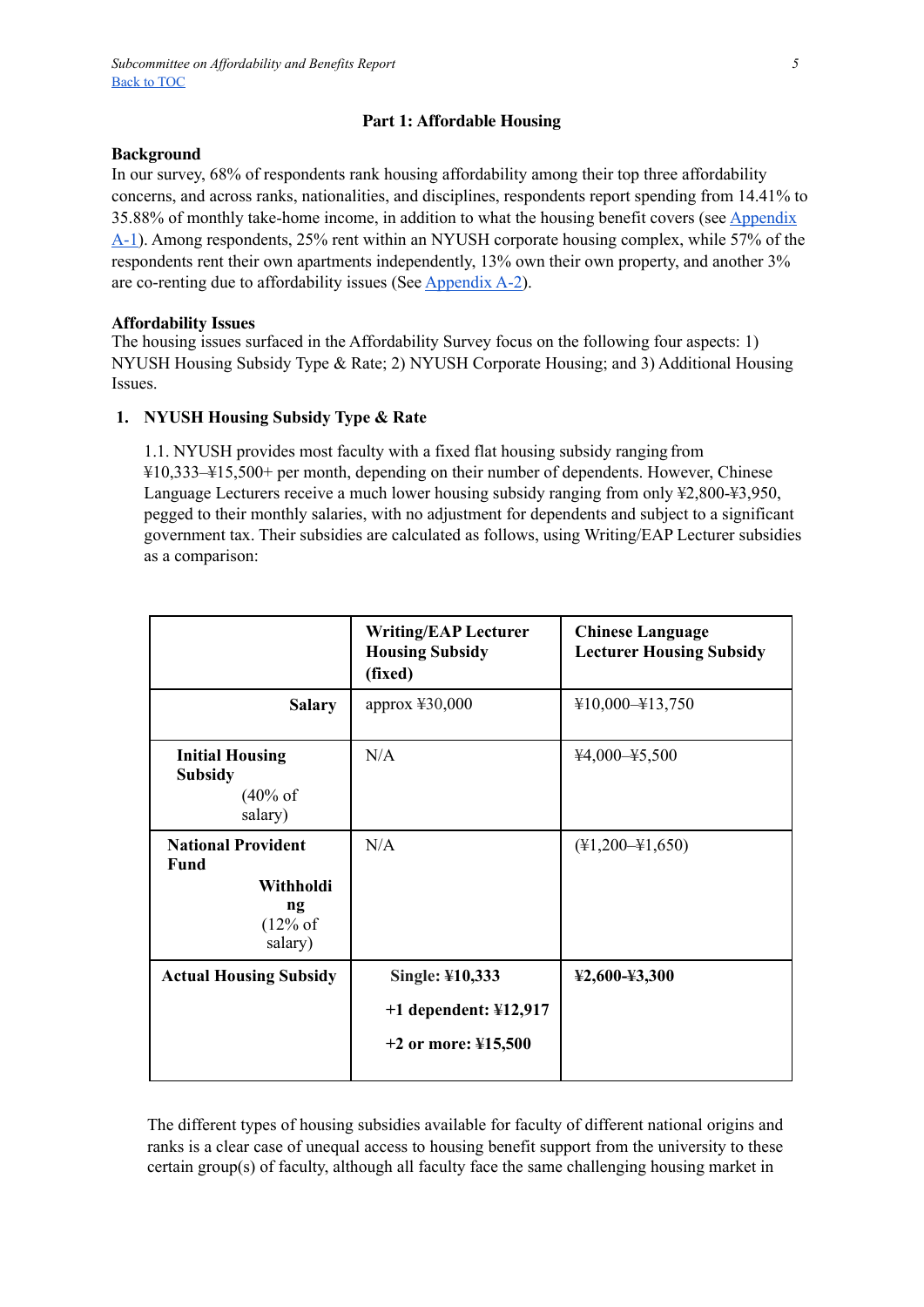Shanghai. We are concerned these disparities undermine NYU Shanghai's cosmopolitan values at a time when our community is working to address rising nationalism both on campus and around the world.

The current rates for Chinese Language Lecturers are also not competitive with the current market. Other joint-venture institutions offer better housing subsidies, in cities where the cost of living is lower than Shanghai's. NYUSH's salary and working hours do not make up the difference, either (see table below).

| <b>Chinese Language Lecturer Benefits</b>                    |                                       |                               |                                 |
|--------------------------------------------------------------|---------------------------------------|-------------------------------|---------------------------------|
|                                                              | Xi'an<br><b>Jiaotong</b><br>Liverpool | <b>Duke Kunshan</b>           | <b>NYU Shanghai</b>             |
| Monthly<br>housing<br>subsidy                                | $4,000$ (take-home)                   | ¥ $6,000+$<br>(reimbursement) | $42,600 - 3,300$<br>(take-home) |
| Sample monthly<br>rent (one-room<br>apartment)               | $*2,000$                              | ¥ 3,000                       | ¥ 5,000                         |
| Monthly salary<br>- Newly hired<br><b>CLL</b><br>(take home) | ¥16,000                               | US rate est.<br>¥26,250       | $*8,000$                        |
| Monthly salary<br>- Senior CLL<br>(take-home)                | ¥ 30,000                              | US rate est.<br>¥28,875       | ¥ $11,000$                      |
| Weekly<br>teaching hours                                     | 15 hours                              | 12 hours                      | 10 hours                        |

1.2. Since NYU Shanghai's founding in 2013, faculty housing subsidies have not kept pace with the city's significant rise in residential rents. The *Nikkei Asian Review* notes in [a 2019 report](https://asia.nikkei.com/Business/Markets/Property/Stratospheric-Shanghai-property-market-plateaus) that "Shanghai's property rent index jumped 60% over a 10-year period" ending in 2017. Though rents have stabilized in the last two years, they "do not seem headed down from their current nosebleed levels." Finally, it is common in the Shanghai market for landlords to raise the rent with the signing of each rental contract renewal. Of the 76 faculty surveyed who receive a flat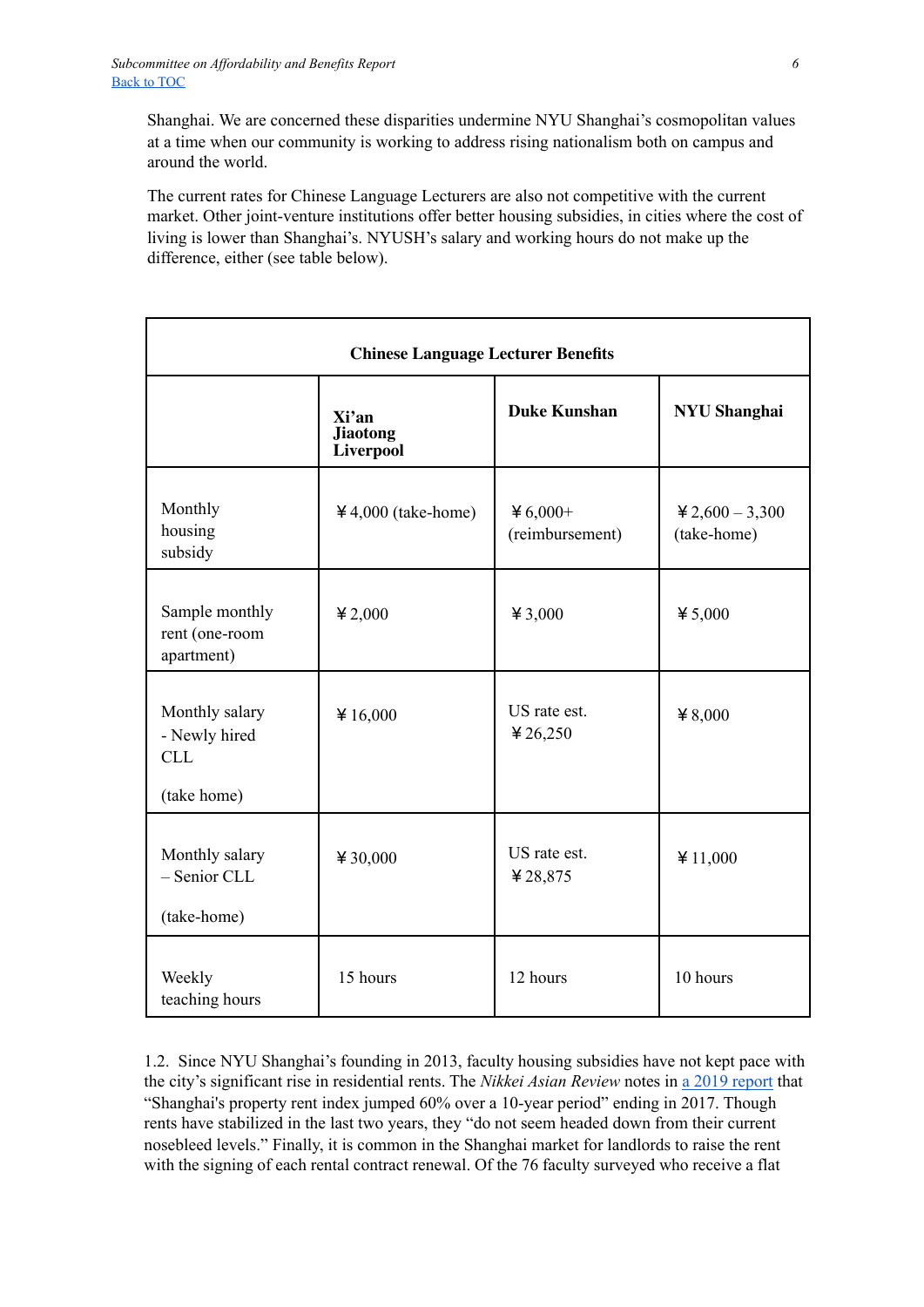rate as housing subsidy, 70 of them (92%) report not having their rates adjusted to keep up with rising market prices (See Appendix A-3 and Appendix A-6).

1.3. There are other issues raised in the survey pertaining to the housing benefit and market prices, including additional fees required to obtain a *fapiao*, and various issues pertaining to families and married faculty (who often have children), who receive almost half the housing benefit they would receive if they were two single individuals and who require space adequate for a family. (See Appendix A-7)

## **2. NYUSH Corporate Housing**

2.1.Distance between NYUSH corporate housing and affordable schools for children of faculty is a major concern for some faculty given that the options for affordable schools are extremely limited, requiring faculty to have to choose to either greatly compromise with regard to the commute time for children to get to school by choosing NYUSH corporate housing or to compromise living standards (choosing to rent on their own) near affordable schools. (See Appendix A-8)

2.2. Options for families with more than one child are limited, and in some cases they need to win a lottery to get to corporate housing. Corporate housing options often do not provide (and will not exchange) the correct furniture set up for families with children. (See Appendix A-9)

2.3.The lack of adequate kitchen facilities in some of the corporate housing units makes it difficult to cook regularly and to therefore eat out more than would be preferred and more easily budgetable, but this kind of apartment is the only option within the housing subsidy affordable range for those faculty. (See Appendix A-12)

## **3. Additional Housing Issues** (see Appendix A-8 through A-17)

In the survey, faculty also reported the following issues:

- Language barriers with rental agents
- Rental agents manipulating market information or access to properties
- Lack of contextual information for housing decisions that must be made rapidly and/or from long distance
- Delays in rental reimbursement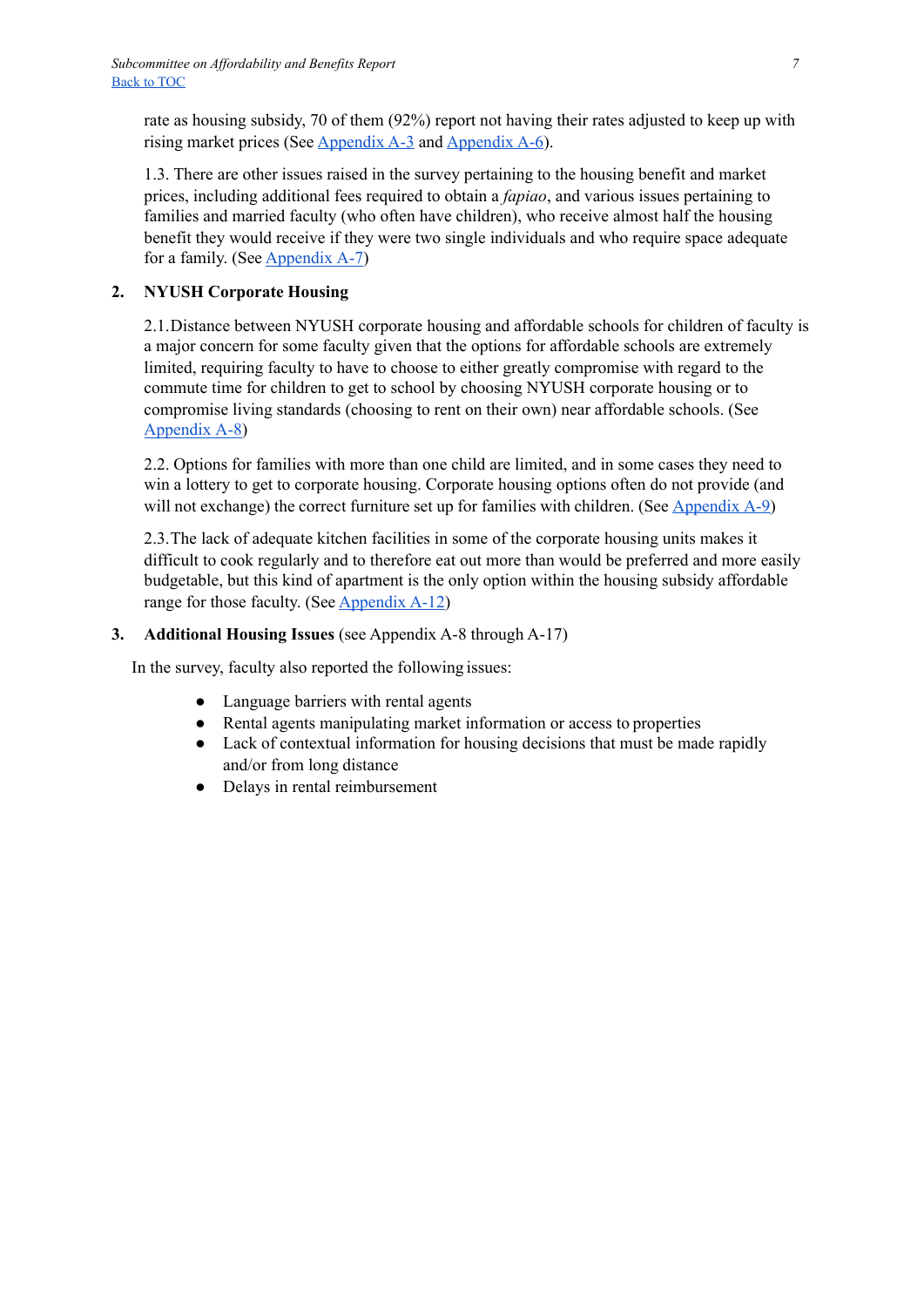## **A-4: Survey responses on the challenges of a housing subsidy based on a percentage of salary rather than a flat rate**

- 1. Too little housing support from the university and the differences in the form of housing support are my major problems now. The 40% of the salary makes no sense when the salary is only 10,000 RMB a month, and as Chinese citizen also need to hold 12% to the national Provident Fund, that makes the housing support for Chinese language faculty only around 3,000 RMB per month, but we're facing the same housing market like everyone living in Shanghai. I'd like a flat rate that is comparable to the market price and to faculty from other departments here at NYUSH.
- 2. Our housing allowance is based on our salary but not a specific amount of money. As the basic salary of a language lecturer is not much, the housing allowance can only cover nearly half of the renting fee, which means I also need to spare a lot of money on accommodation. In addition, compared to the workload and payment of language lecturers in other international schools, such as Duke Kunshan University, the financial support from NYU Shanghai needs improving.
- 3. The housing allowance difference, nearly 45%, generated by different nationalities, especially for Chinese passport holders after tax and housing allowance deduction affected by 住房公积 金 even though it's not in use.
- 4. For me, the main problem is housing in Shanghai. There are two possible solutions: 1) Receiving a flat rate housing benefit which can help me afford a decent place to live 2) the university can provide apartments for faculty with reasonable rent around our new campus.

## **Appendix B: Affordability Narratives and Case Studies for CLL Housing in Shanghai**

*These narratives are from Chinese faculty who live in rented apartments in Shanghai.*

#### **Person 1 Title: Chinese Lecturer**

#### **Living conditions**

- *1. What is your current living condition? (such as apartment location, rent, facility, age of building, apartment size, other cost )* I currently live at the community nearby Weifang Road and Laoshan Road. The building in that complex was built in 1992. It takes me 15-20 minutes walk to school. The size of the apartment is 38 ㎡ , one bedroom, a small kitchen and a small bathroom with necessary furniture and facility. The rents is  $\frac{1}{2}$  5000/month. I need to pay utilities, Internet fee by myself, which is around 250 rmb, 300 rmb in winter.
- *2. How do you think of your current living condition?*

My current apt is better than my previous 2 apartments in commute time and in house condition. Even so, it still has many problems happened unexpectedly. I only live there for 10 month.

- a) During the 10 month, it had 2 times water leaking problem in the kitchen.
- b) One time that the pipe blocked at my bathroom so that I can not use the bathroom at all for 3 days. I called the professional to fix it and they told me that the problem might happen again in the future because the pipe was not installed properly at first.
- c) Multiple times that the upstairs resident's air conditioner leaked the water and dropped heavily on my balcony roof. It kept me from sleeping for almost one month. The problem didn't solve at all, but just because the weather is getting warmer, the upstairs resident stopped using heater. The house agency couldn't solve the problem for me. They said, "we cannot require other resident not doing anything", which made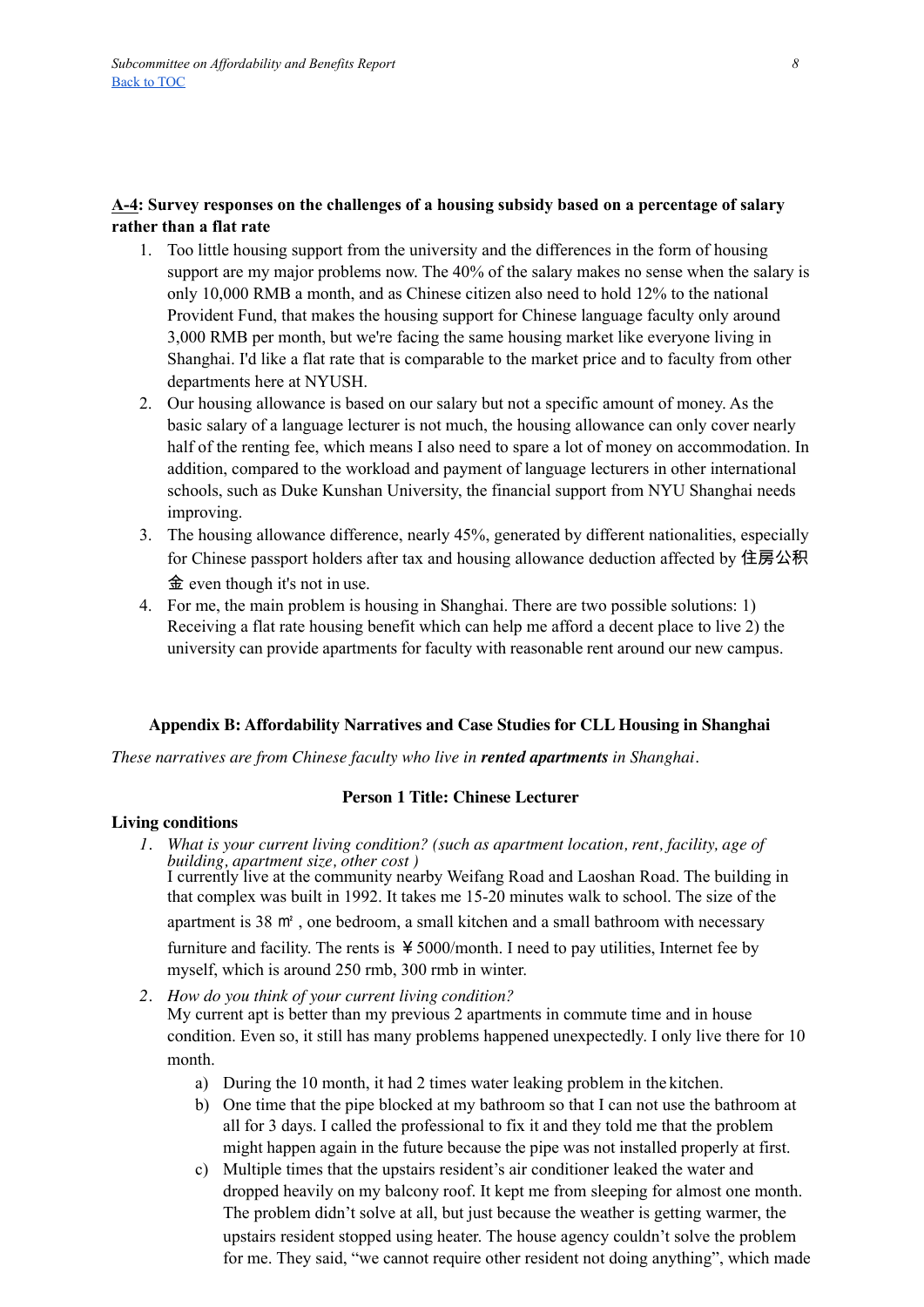me frustrated a lot.

d) My furniture LOOKS okay, but it already had some crackles and broken pieces, even though I am really cared about using them.

Overall, I appreciated that I could find this apartment considered its location, but it still keeps having troubles for me that I would never think of, which makes me feel upset all the time. I don't know what problems will happen and who I can turn for help.

- *3. What is your ideal living condition?*
	- a) At least I don't need to keep worried about what part of the house will goes wrong and who I need to ask to help me fix it.
	- b) The location is nearby campus with 15-30 minutes walk. My previous apartment is only 10 minutes driving, but in rush hour it took me 1 hour and 30 minutes to take the public transportation to school. Therefore I moved to the current apartment.
	- c) 3) The rent is affordable. My current rents costs almost half of my monthly pay. Considered the fact that living in shanghai is expensive, it would get more difficult for me to live in Shanghai.

## **Housing searching process**

*1. What are the available resources you have?* House agency such as Lianjia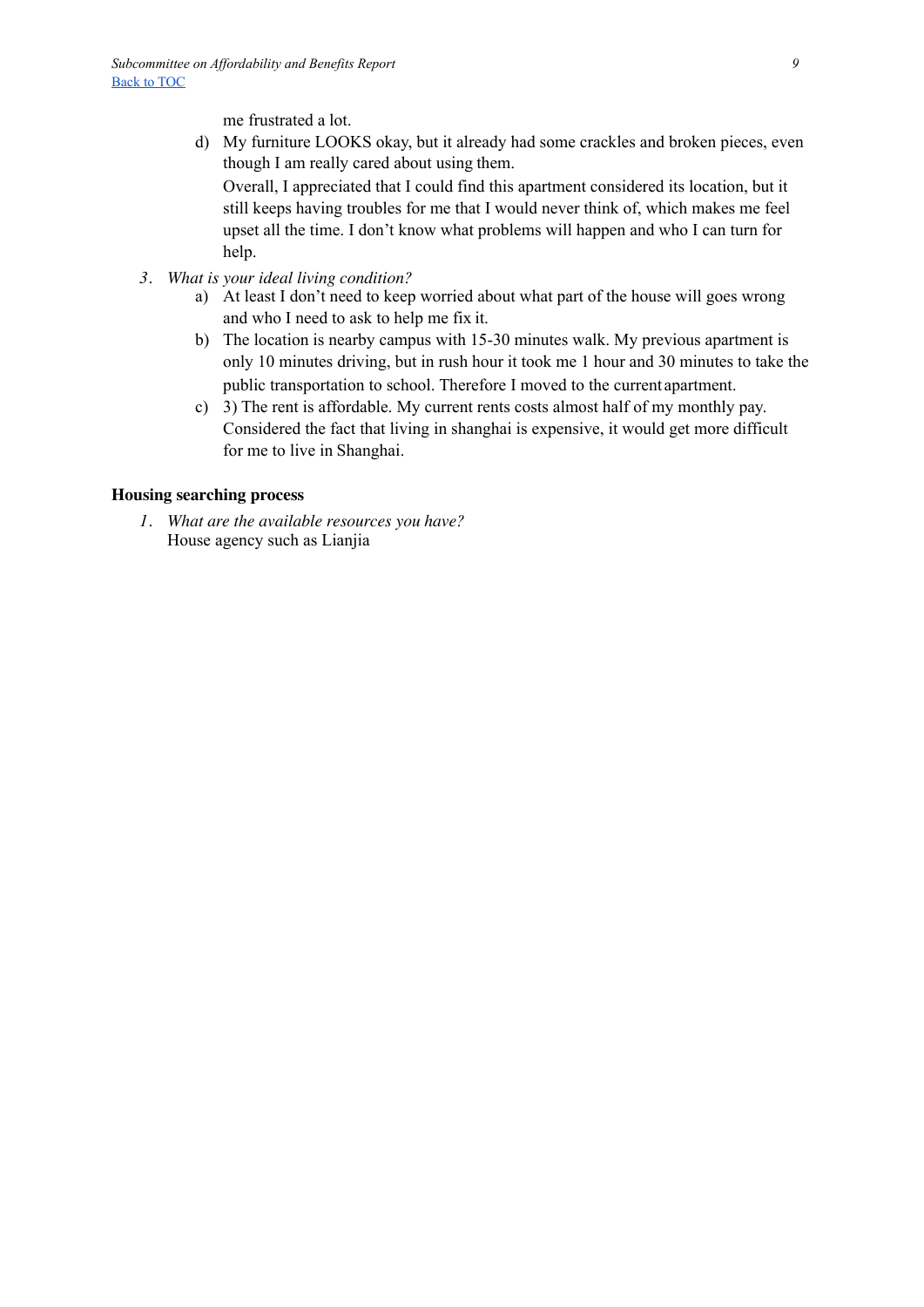*2. What are the barriers that you would like to share during your search of a housing option?*  The rent. The rent of the house nearby the campus is really high. Most of them are beyond my affordability. So I have to limit my search among the old complex. I also have to accept the fact that most of the house's condition is far less satisfying.

## **Decision making**

- *1. What made you decide to rent the current apartment?* The location helped me make the decision. Compared to spend 90 minutes one way to school everyday, it only takes me 20 minutes now. But the cost is that I have to pay a high rent and the house condition is not very satisfying too.
- *2. What are your concerns?*
	- a) Bad house condition and poor maintenance
	- b) The high rent that keeps going every year
	- c) With my affordability in rents, I don't have much choices if I would like to rent a house nearby school.

## **Document involved**

*1. What are the document involved in your experience of renting apartments inShanghai?* I have a Shanghai hukou, so regarding this part, I don't have much trouble.

## **Potential influence**

*2. What are the potential risk of keeping living in the current apartment?* The house maintenance man doesn't work after 6:00pm or at weekends, which means I have to deal with all the house condition issues in my working hour. I definitely don't want to cause any influence to my work, but sometimes I just don't know how to solve the problem.

## **Person 2 Title: Chinese Lecturer**

## **Living condition**

- *1. What is your current living condition? (such as apartment location, rent, facility, age of building, apartment size, other cost )* My current apartment, located in a 6-floor residential complex, was built in 1982 and is about 25-minute walk from campus. It is a 2-bedroom apartment, with one shared bathroom, one shared kitchen and most necessary furniture. The total monthly rent for the whole apartment (around 45㎡) is 5500 RMB and I pay 3000 RMB in rent for my own room, which is around 12 ㎡. In addition to that, the utility fee per month per person is about 250 RMB. So in total, the apartment costs me 3250 RMB per month.
- *2. How do you think of your current living condition?*

It's livable but definitely not a satisfactory living condition. I have been living in this apartment for 2 years and before this one, I lived in two similar apartments near Century Avenue and for all the time, I have to co-rent with strangers since it will take up almost half of my salary to rent a decent apartment on my own. I spend most of my time in the university and my home is just a place where I can take shower and get some sleep. It's not meant to have a life in my apartment, considering the congested common space and little privacy. I have never invited my family or friends to come over. Also, since the building is very old and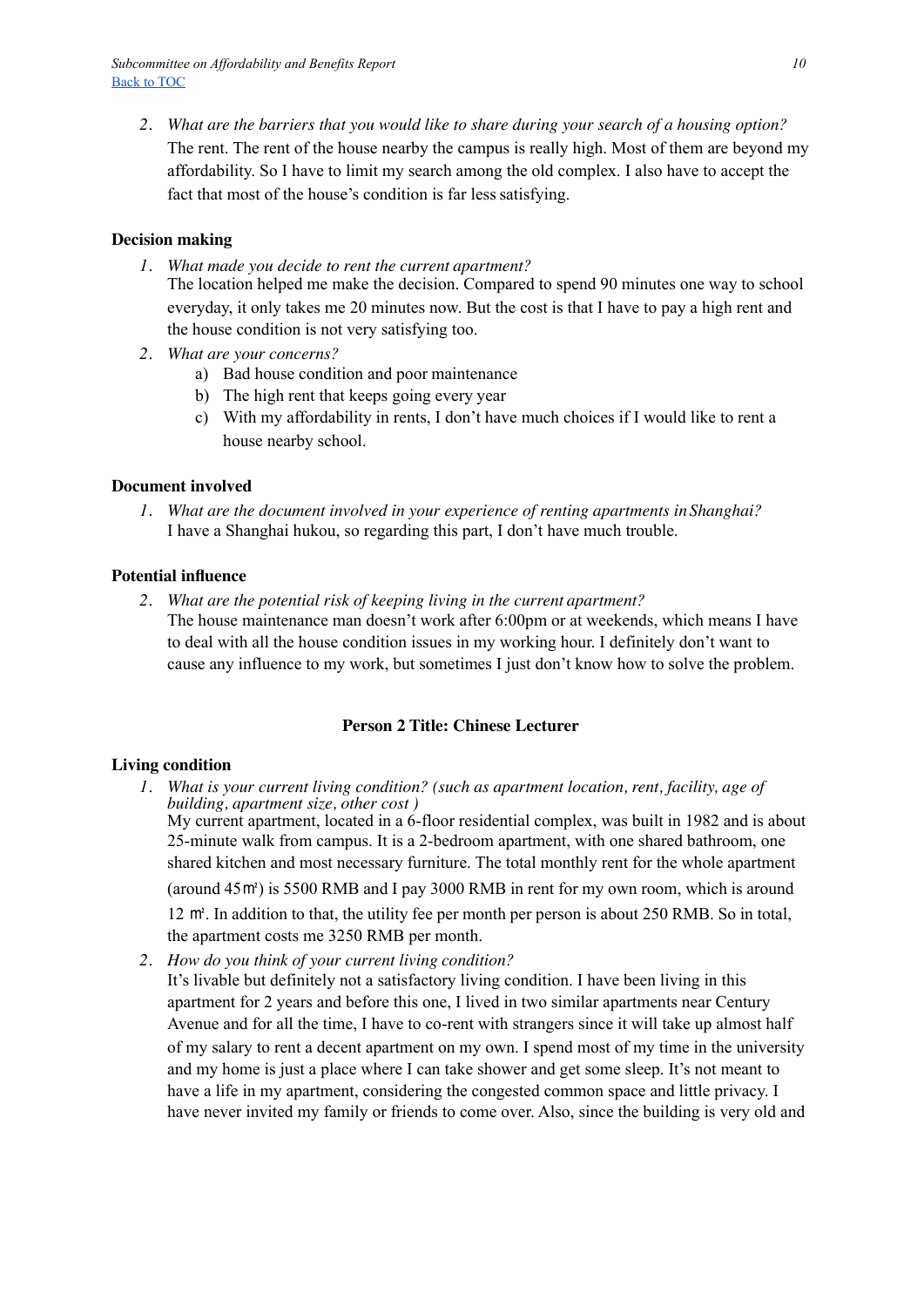lacks maintenance, the sewer pipes are often clogged and the wall of the apartment is too thin to be effectively soundproof. The air conditioner in my bedroom is not functioning and I couldn't use it for the past winter. What's even worse, my landlord seldom responds to our requests and we basically did or asked professionals to do repairs at our own expenses.

*3. What is your ideal living condition?* Ideally, I want to live by myself, in a safe, clean, livable apartment where I can comfortably have a normal adult life.

## **Housing searching process**

- *1. What are the available resources you have?* Real estate agencies, and several Chinese websites.
- *2. What are the barriers that you would like to share during your search of a housingoption?* The biggest barrier is my limited budget and the high rent.

## **Decision making**

- *1. What made you decide to rent the current apartment?* It's close to the campus and the rent is affordable.
- *2. What are your concerns?*

## **Document involved**

- *1. What are the document involved in your experience of renting apartments inShanghai?* 网签租房合同:Online House Lease contract 租赁备案:House Lease Record
- *2. How difficult to get those document?*

It's not very difficult to get the Online House Lease contract as long as you have set a deal with the landlord. The problem is with the House Lease Record because many landlords refuse to provide the House Lease Record. They are afraid that once the renting process is documented by the government, they might be charged with tax in the future.

#### **Potential influence**

- *1. What are the potential risk of keeping living in the current apartment?*
	- a. Roommate. Because I cannot afford the apartment on my own, I have spent a lot of time and efforts to find a roommate. However these days people move frequently, and over the past four years, I've had five roommates and you just never know what kind of people you will be living with next.
	- b. Landlord. Honestly speaking, I don't like most of the landlords. They are very difficult to speak to and barely show respect to tenants. In China, tenants usually are at an inferior position and the landlord can raise the rent whenever he/she feels to. Actually my landlord just raised the rent by 100 RMB per month for the next year and there is no room for me to negotiate.
	- c. Hukou. I am not a native Shanghainese but I settled my Hukou in Shanghai after I came back from the United States. Since my Hukou, which is called 'public household registration in the community  $\pm \boxtimes \triangle \pm \land \cdot$ , belongs to the community where I am living now, if I move to other communities, I will need to make a transfer, which can be a very time consuming process. So basically I am stuck to my current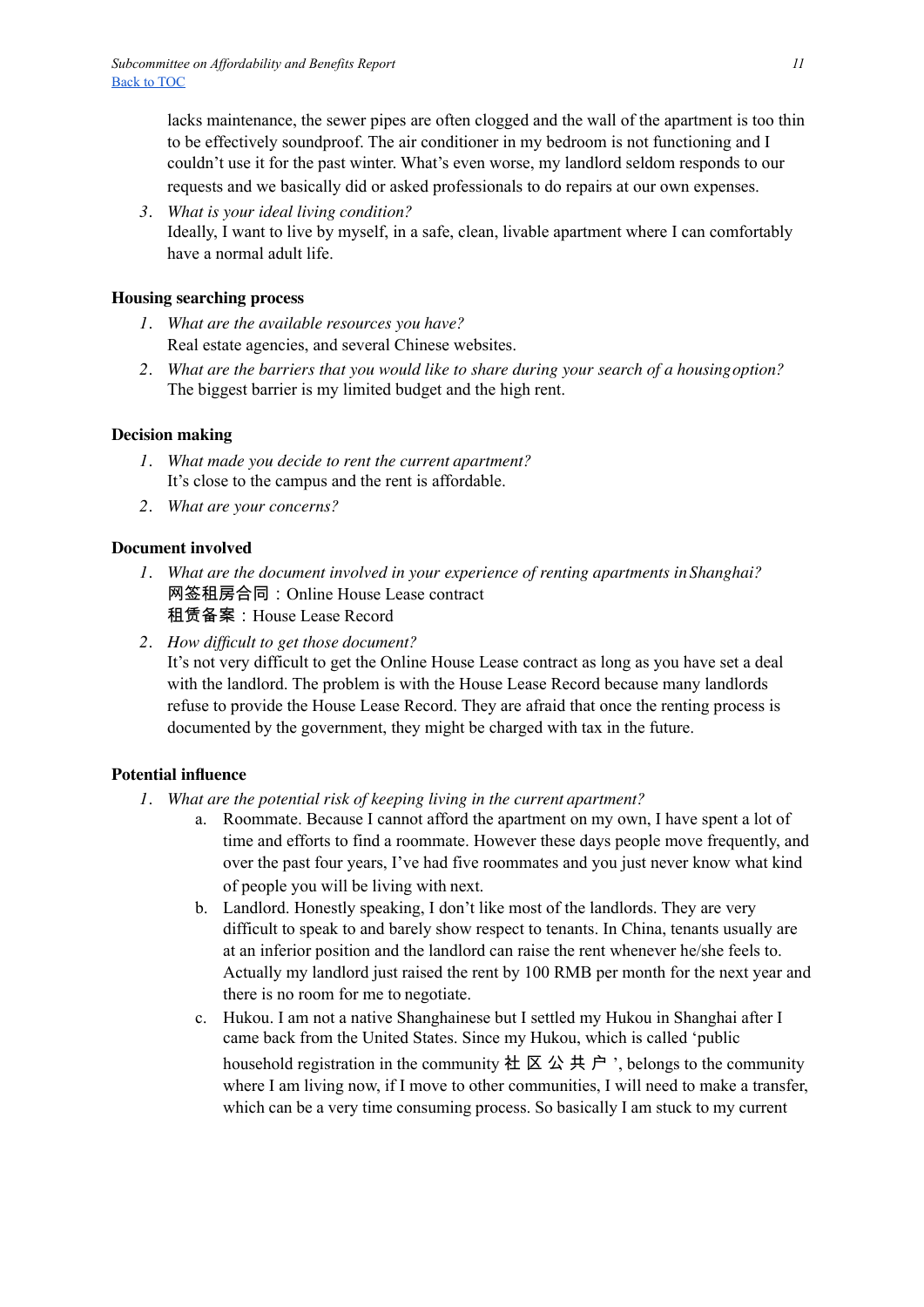living area. However on the other hand, my landlord can terminate the lease contract whenever he wants to.

#### **Person 3 Title: Chinese lecturer**

#### **Living condition**

*1. What is your current living condition? (such as apartment location, rent, facility, age of building, apartment size, other cost )* My current apartment is in an old residential complex which is about three blocks from the university. The building was built in 1989. It's a 2 bedroom apartment which is 59 ㎡ . The rent per month is 5800 RMB. I have a roommate to share the apartment and the rent. So I pay 2900 RMB for the rent every month. The utility fee per month per person is about 200 RMB. In total, the apartment costs me 3000 RMB per month. The apartment comes with most necessary furnitures but no electrical equipment, so I bought those devices when I moved in.



#### *2. How do you think of your current living condition?*

One thing bothers me is the age of the building. It is very old and lack of maintenance. I live on the 6th floor which is the top of the building. The ceiling leaks when there is heavy rain (which is very often in Shanghai). The wall of old building is pretty thin so it is very cold inside in winter. Another concern is that I have to live with a roommate because I can't afford a decent one-bedroom apartment. It usually takes me a lot of efforts to find a roommate. People tend to move a lot so it is my third roommate right now. I don't have enough private space because I need to share the small living room, bathroom and kitchen with my roommate.

*3. What is your ideal living condition?*

I would like to have a one-bedroom apartment near campus. I don't expect it very big or luxury. I want my apartment clean, safe, have enough space and in good condition. I would like to walk about 10-20 minutes to school from my apartment.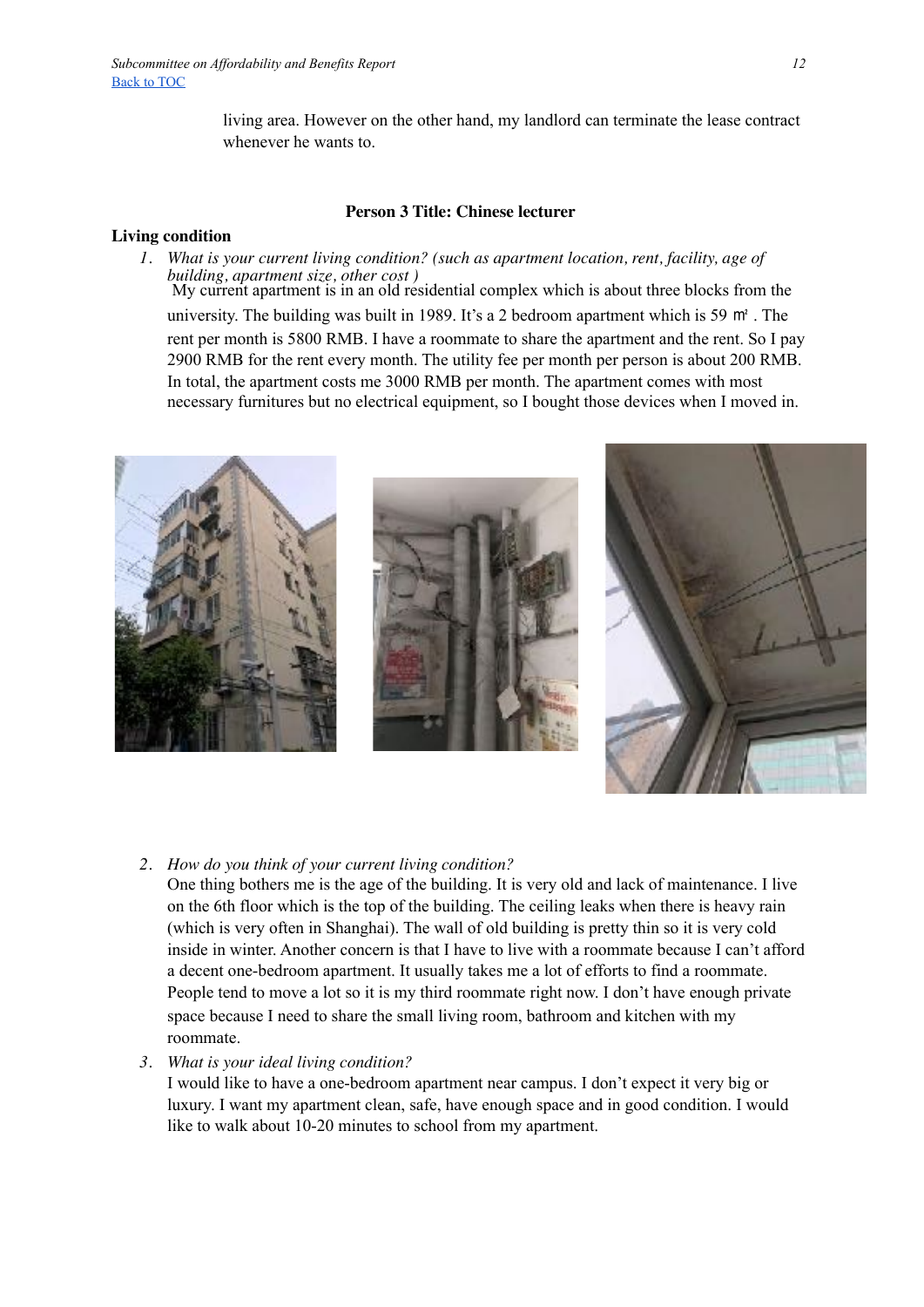## **Housing searching process**

- *1. What are the available resources you have?*
	- a) Real estate agency
	- b) Two or three websites which provide apartment renting information
- *2. What are the barriers that you would like to share during your search of a housingoption?*
	- a) There are a lot of fake information and advertisement online and even from the real estate agencies. It took me time and efforts to find useful and real information. At the same time, resources that I can trust are very limited.
	- b) It's difficult for me to find an apartment in acceptable condition and with acceptable price. Actually there are not plenty options considering the rent. The rent of most one-bedroom apartment near campus is around 4000-6000 RMB/month, which is half of my monthly salary.
	- c) Although I have Shanghai Hukou, I still need to provide many document to rent an apartment legally in Shanghai. It's difficult to find landlords who are willing to help with those document and paperwork.
	- d) The commision of real estate agency is 50% of the rent now.
	- e) As the tenant, I need to pay all the extra cost in the renting process.
	- f) The government policies regarding apartment renting keep changing. I don't have access to get to know the policies.

## **Decision making**

*1. What made you decide to rent the current apartment?* Mainly the price made my decision.

## **Financial Support**

*1. What kind of financial support you are getting from the university? (a certain percentage of the salary, Housing Provident Fund* 住房公积金*, Supplementary Housing Provident Fund* 补 充住房公积金*, a flat rate, etc.)*

I received 2941 RMB, a 28% of my basic salary from the university as my housing subsidies, which can't afford a decent place to live. While other faculty who are not from Chinese Language Program receive a flat rate which is around 10,000 RMB each month. The university counts the other 12% of the employer contribution to the Housing Provident Fund and Supplementary Fund into the housing subsidies. However, this part of money can only be taken out from my account when I am going to purchase an apartment.

*2. What kind of expenses do you have when renting an apartment?* The rent, utility fee, apartment maintenance fee

## **Document involved**

- *1. What are the document involved in your experience of renting apartments inShanghai?* 网签租房合同:Online House Lease contract 租赁备案:House Lease Record
- *2. How difficult to get those document?* To get the Online House Lease contract, first I need to get approval from the landlord. That is the prerequisite for everything. Then I have to be at the government office with the landlord and his/her Property Ownership Certificate and ID card. It usually takes half a day to get the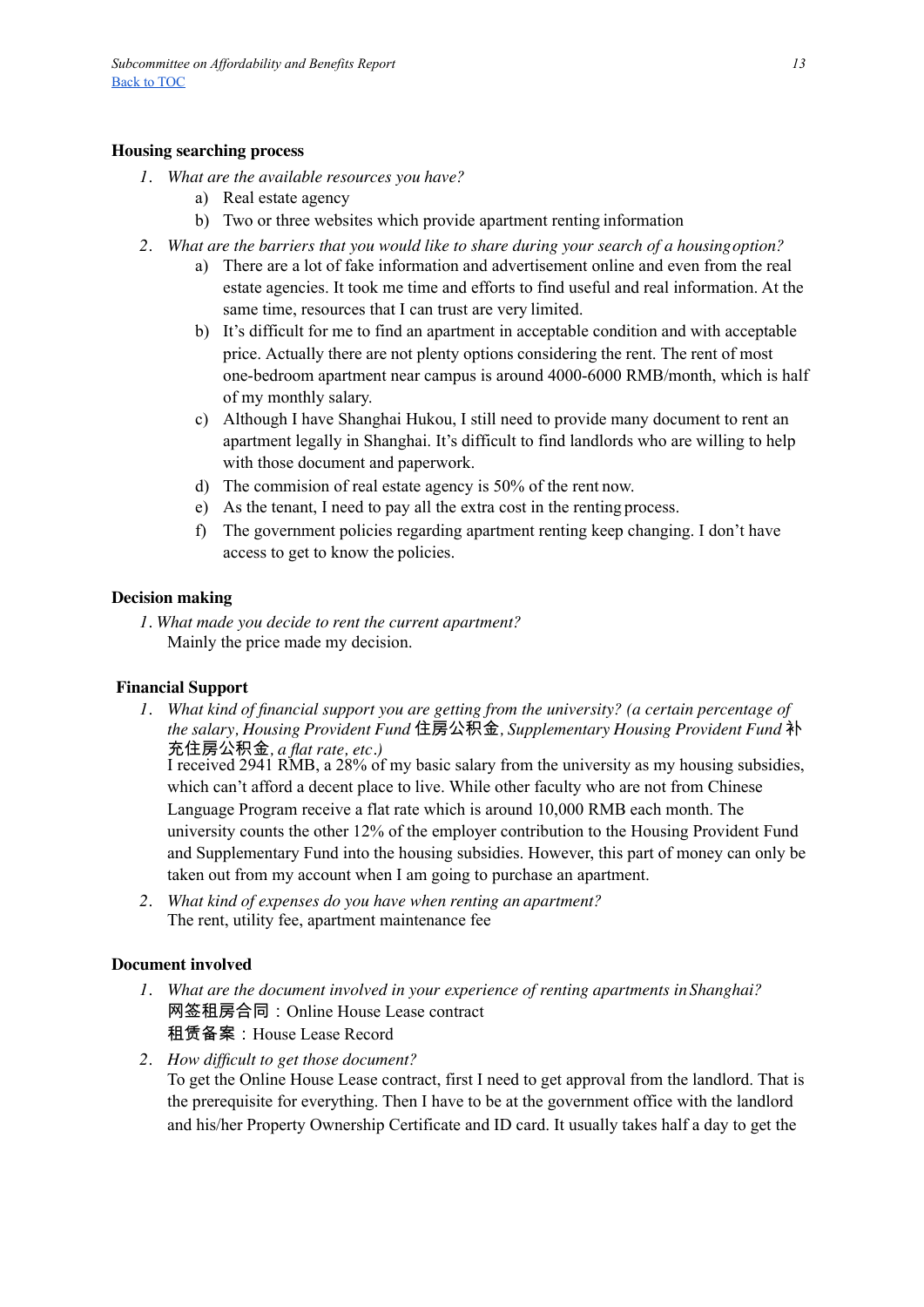process done and wait for another week to get the contract. After having the contract, I need to get "Certificate for permanent residence" which usually takes one week to get. Then I need to go to another government office to get House Lease Record. With all the document, I will have my "Hukou Card" to prove I live in Shanghai legally. The whole process is very time consuming and frustrating.

## **Potential influence**

*1. What are the potential risk of keeping living in the current apartment?*

a) I am not Shanghainese and I haven't bought any house property in Shanghai. Therefore, the Hukou I possess is: "pubic household registration in the community (社区公共户)". In this case, I need a "Hukou card" to get my health insurance card, renew my passport, get visa for traveling, basically everything in my life. However, the "Hukou card" need to be updated every three year. To update my "Hukou card", I need to provide a House Lease Record (租 赁 备 案) and "Online House Lease Contract (网签合同)" which I cannot get without cooperation with landlords. Many landlords refused to help with these document because they may be charged more tax in the future. Landlords who agree with the document usually increase the rent. For me, the potential risk is either continuously being charged more money or being kicked out of the apartment because the landlord doesn't want to help with the document anymore.

b) Since I can't afford a one-bedroom apartment, I need to keep looking for roommates to share a two-bedroom apartment, which takes me great efforts and a lot of time. I also feel my life does not have privacy because I have to live with someone else. It is not safe neither.

## **Person 4 Title: Chinese Language Lecturer**

#### **Living condition**

*1. What is your current living condition? (such as apartment location, rent, facility, age of building, apartment size, other cost )*

My current living apartment is located at Weifang 2 cun which is near NYU SH campus. Weifang community was built around the year of 1979 which called 老公 (old public room or the old governmental housing. My apartment is 32.25 sq.m, one bedroom, one bathroom and an open kitchen. The original facilities contain one old bed, one old refrigerator, one air

conditioner, and one closet. The rent is  $43500$  monthly. The other utilities fee including water, electricity, gas supplies and internet are additional payment paid by myself. The other cost contains one month deposit and agency fee(35% of the monthly rent).

- *2. How do you think of your current living condition?* The community is near our campus and the surrounding reaches the basic livelihood needs. Since it is an old community, yet it is not quiet and not very safe. The percentage of the rent is around 36.8% of the my monthly total income( including the 40% housing subsidy from school). So the rent pressure for me is high.
- *3. What is your ideal living condition?* My ideal living condition would be near our campus, safe and quiet, leave more space for personal privacy.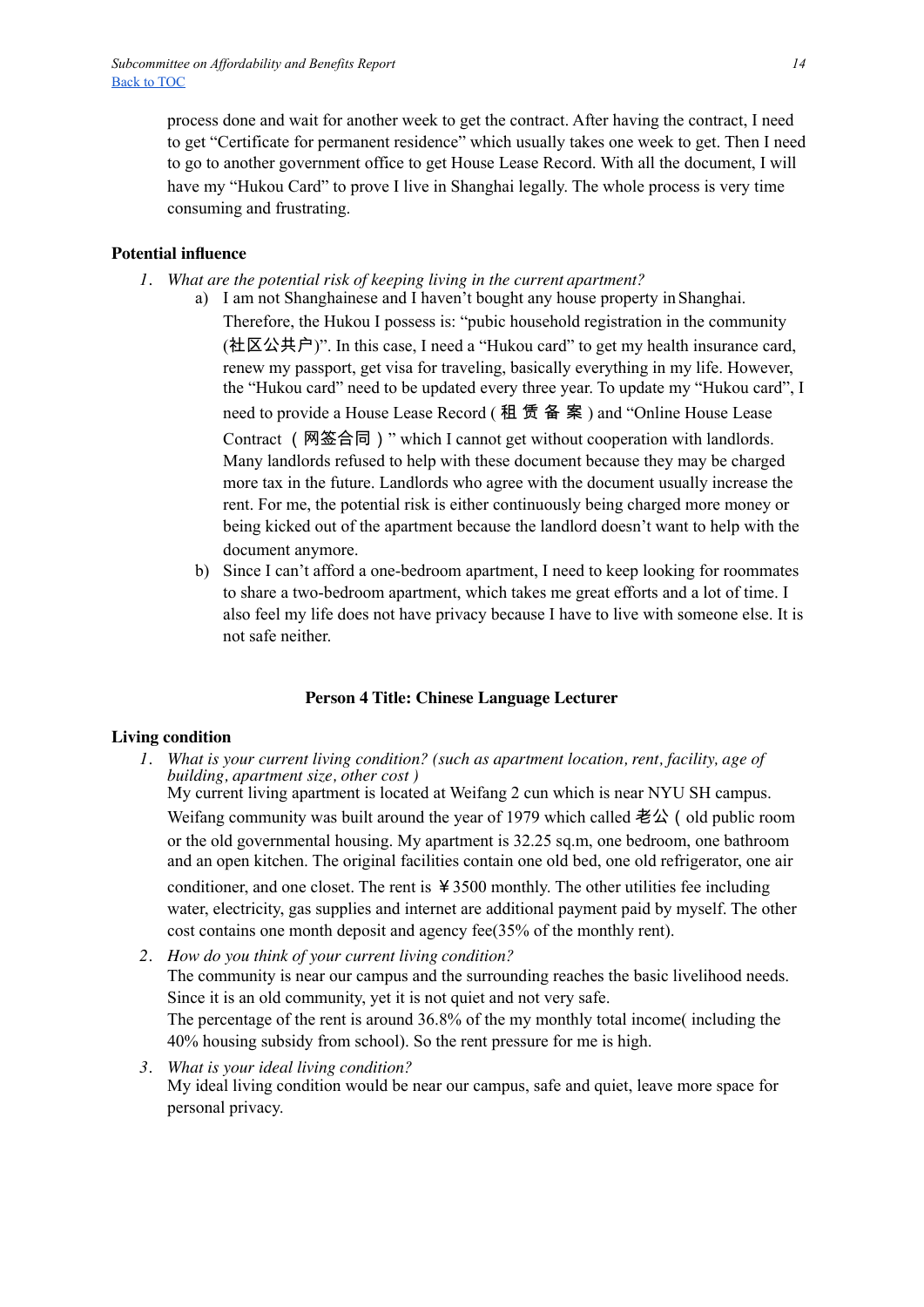The rent could not influence my basic necessities of life so much.

## **Housing searching process**

- *1. What are the available resources you have?*
	- a) Online Websites such as Lianjia wang, Taipingyang, Anjuke;
	- b) Housing agency around the living communities.
- *2. What are the barriers that you would like to share during your search of a housingoption?*
	- a. The online websites mostly shared fake information which wasted me a lot of time to figure out what's true;
	- b. My budget is not enough to pay the rent which are valued at the average housing prices(¥4000-6000/ month), so I have to choose an apartment with poor conditions but lower rent
	- c. I didn't receive any governmental documents about housing so I could not have any information about Public Rental Housing(公租房) or Low-rent Housing (廉租房) which should provided by my employer(NYU SH);

## **Decision making**

- *1. What made you decide to rent the current apartment?* My budget limitation, location(near campus).
- *2. What are your concerns?* The rent is my first consideration because the housing pay is the largest percentage of my income.

## **Document involved**

- *1. What are the document involved in your experience of renting apartments inShanghai?* 网签租房合同:Online House Lease contract 租赁备案:House Lease Record
- *2. How difficult to get those document?* The landlord didn't want to help because s/he wanted to avoid any troublesome and the extra costs arising in the process. My landlord accepted to go through the documents with me but, as a condition, I had to cover all the expense and tax fee involved even in the future.

## **Potential influence**

- *1. What are the potential risk of keeping living in the current apartment?*
	- a) The old house repair cost;
	- b) 网签租房合同(Online House Lease contract) and 租赁备案(House Lease Record) only cover one year, so I need to renew them every year which give the landlord an excuse to raise my monthly rent.
	- c) The housing rent documents are related to my Hukou( $\angle$  $\Box$ , registered permanent residence) and I have to renew my Hukou every three years. The current housing situation could not guarantee to keep my Hukou.

## **Person 5 Title: Chinese Language Lecturer**

## **Living condition**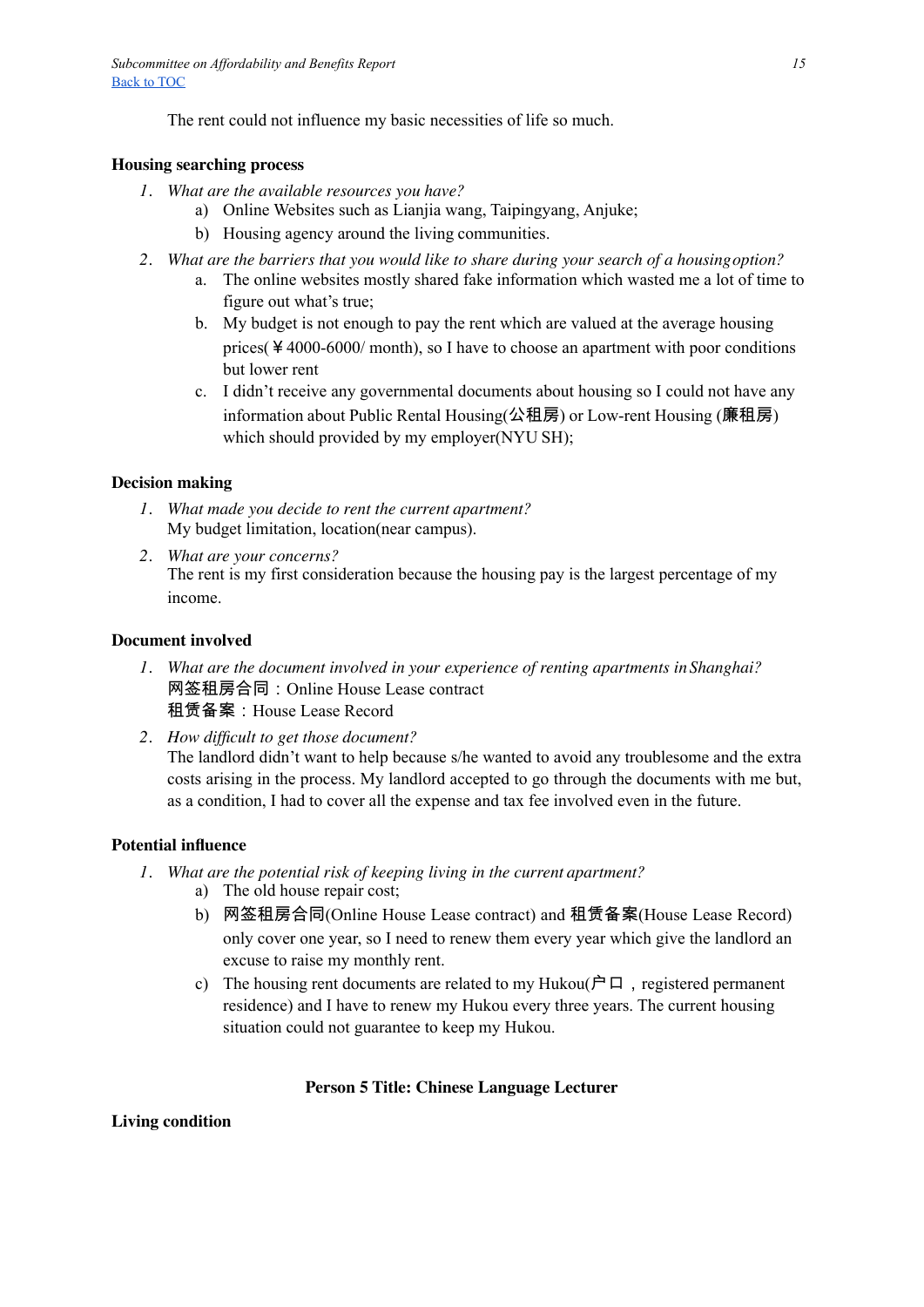*1. What is your current living condition? (such as apartment location, rent, facility, age of building, apartment size, other cost )*

My current apartment is in an old residential complex which is about 20-minute walk from the university. The building was built in 1999. It's a 5-floor building with 4 apartments in one floor. I live in a 2-bedroom apartment, with one small cooking space (can't even call it a kitchen), and one shared bathroom. I have one roommate to share the apartment and the rent, so I pay 3360 RMB for the rent every month, and the space of my own room is 11.5 ㎡*.* The utility fee per month per person is about 200 RMB. In total, the apartment costs me 3500 RMB per month. The apartment comes with most necessary furnitures.

- *2. How do you think of your current living condition?*
- One thing bothers me the most is the privacy and low life quality because I have to live with a roommate and share the bathroom and kitchen, otherwise I can't afford the rent for one-bedroom apartment. The house-renting agency finds my roommate, so I don't have to find the roommate by myself, but the problem is the agency won't take gender or other factors into consideration; whoever can pay the rent, who can rent it. Therefore, my first roommate was a male, and I didn't have any choice and right for choosing my roommate. People tend to move a lot so now I have my third roommate, and I don't know what kind of person will live with me next time. Moreover, I have to rent an apartment from the agency because only agency will give me Fapiao for reimbursement. So I have to stick to finding the apartment through the agency. Secondly, it's a very old building, so I can hear baby crying from downstairs, people doing laundry next door; it really influence my sleeping quality. Also, I live on the 5th floor which is the top of the building, so it's super hot during summer. The only good thing is the apartment is near our campus.
- *3. What is your ideal living condition?* I would like to have a one-bedroom apartment near campus. As long as it's clean, safe, have enough space and in good condition.

#### **Housing searching process**

- *1. What are the available resources you have?* Only Real estate agency because I need Fapiao
- *2. What are the barriers that you would like to share during your search of a housingoption?* The benefit that the school provides is not enough to rent a one-bedroom near campus.

## **Decision making**

- *1. What made you decide to rent the current apartment?* The PRICE! Had no choice.
- *2. What are your concerns?* I cannot choose my roommate.

## **Document involved**

- *1. What are the document involved in your experience of renting apartments inShanghai?* 台胞证, and I have to bring my contract to 居委会  $\&$  派出所 to register because I am not from China.
- *2. How difficult to get those document?*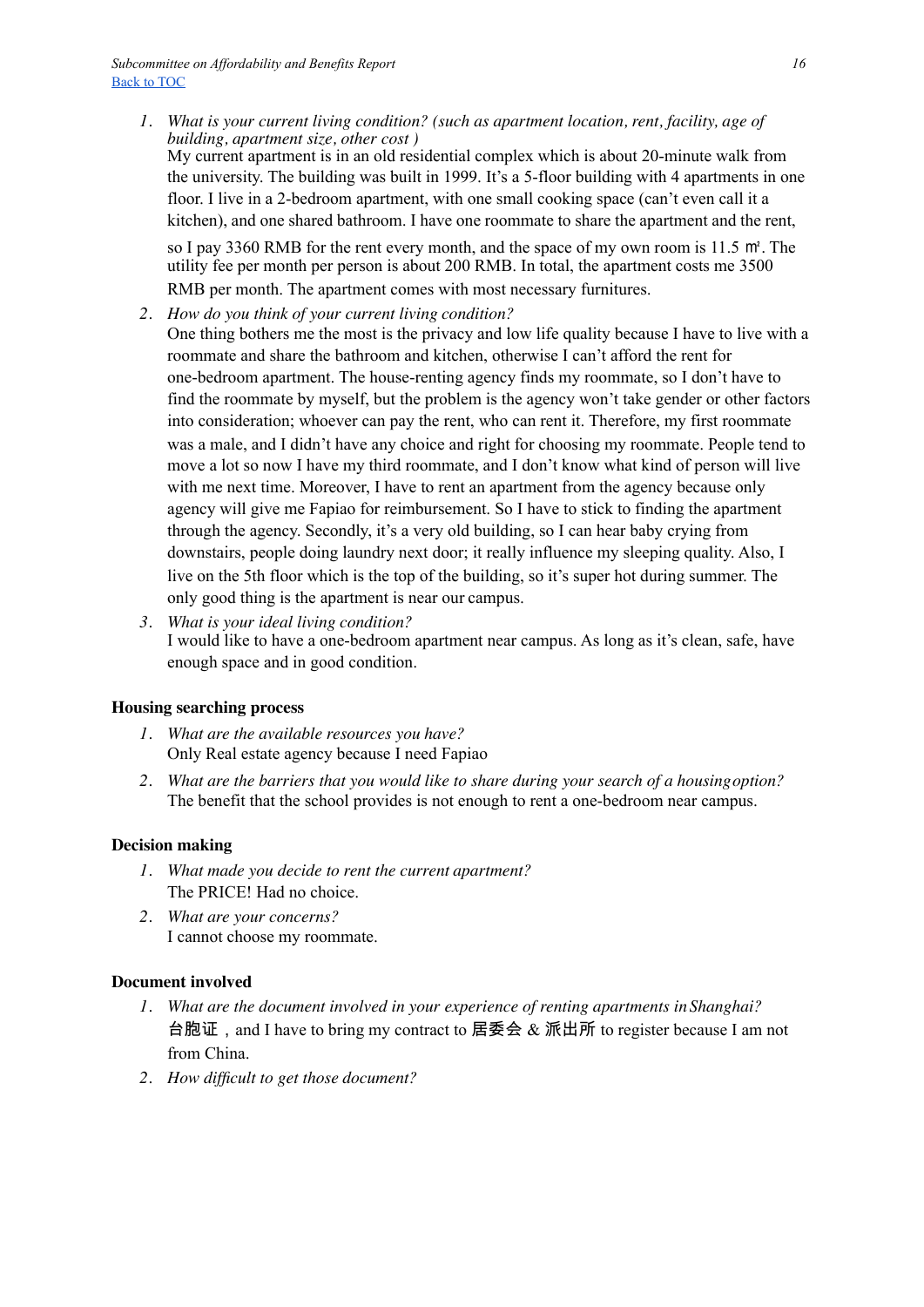Getting the documents are not difficult. The difficulty was doing the registration. I had to go 居 委 会 & 派 出 所 to get everything done because it's either they needed something that I didn't get informed I needed to provide or the time constraints.

## **Potential influence**

- *1. What are the potential risk of keeping living in the current apartment?*
	- Low life quality because sharing a room with a stranger. I prefer to stay on campus until very late or come to school on weekends because I don't get much privacy in my apartment. In other words, I can't really take a rest in my apartment.

## **Person 6 Title: Chinese Lecturer**

I used to rent an apartment because my own apartment can't fit my needs: my kid does not have her own bedroom. So I rent out my own apartment so that I can afford the rent of a bigger apartment. But now I have moved back to my own apartment. Because the apartment I rented is too old and not safe for kid. It is also far away from NYU SH and my kid's kindergarten. Now I am still worried about not having enough space at home. This is already a big problem in our family.

## **Person 7 Title: Chinese Lecturer**

## **Living condition**

*1. What is your current living condition? (such as apartment location, rent, facility, age of building, apartment size, other cost )*

I am renting a one-bedroom apartment near the campus on Weifang Road. I choose to rent this house as the rent fee is comparatively reasonable and safer.

This apartment was built up around 1980s. I spend 5500 RMB per month for this forty-square meter house. The heating system did not work when I just moved in and I tried hard to get my landlord to pay the repairing fee, which was very time-consuming and required a lot energy. As the house was decorated six years ago, all the furniture and domestic appliances are old so that they are comparatively power-consuming. I need to almost 200 RMB per month for the water and electricity fee. My friends have told me that their rented house are of similar housing appliances but it only takes them about 100 RMB per month, as most of the appliances are energy efficient. However, my landlord refused to change anything in my house now.

*2. How do you think of your current living condition?*

I am trying to get a better living condition as the current apartment is not big enough for me now. I just got married this March. My husband and I now are paying down the house with our salary. Additionally, it takes time to decorate.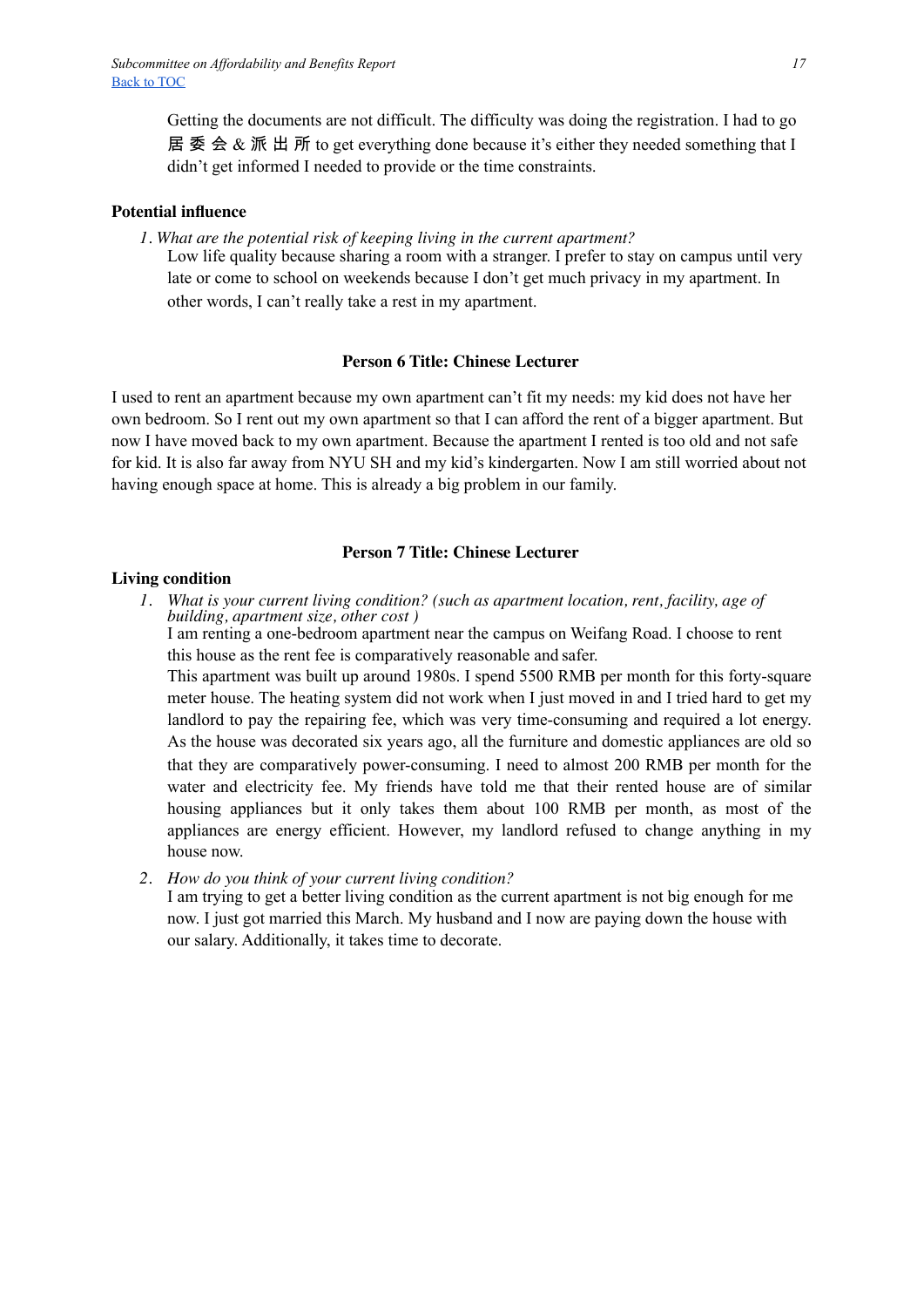*Subcommittee on Affordability and Benefits Report*  Back to TOC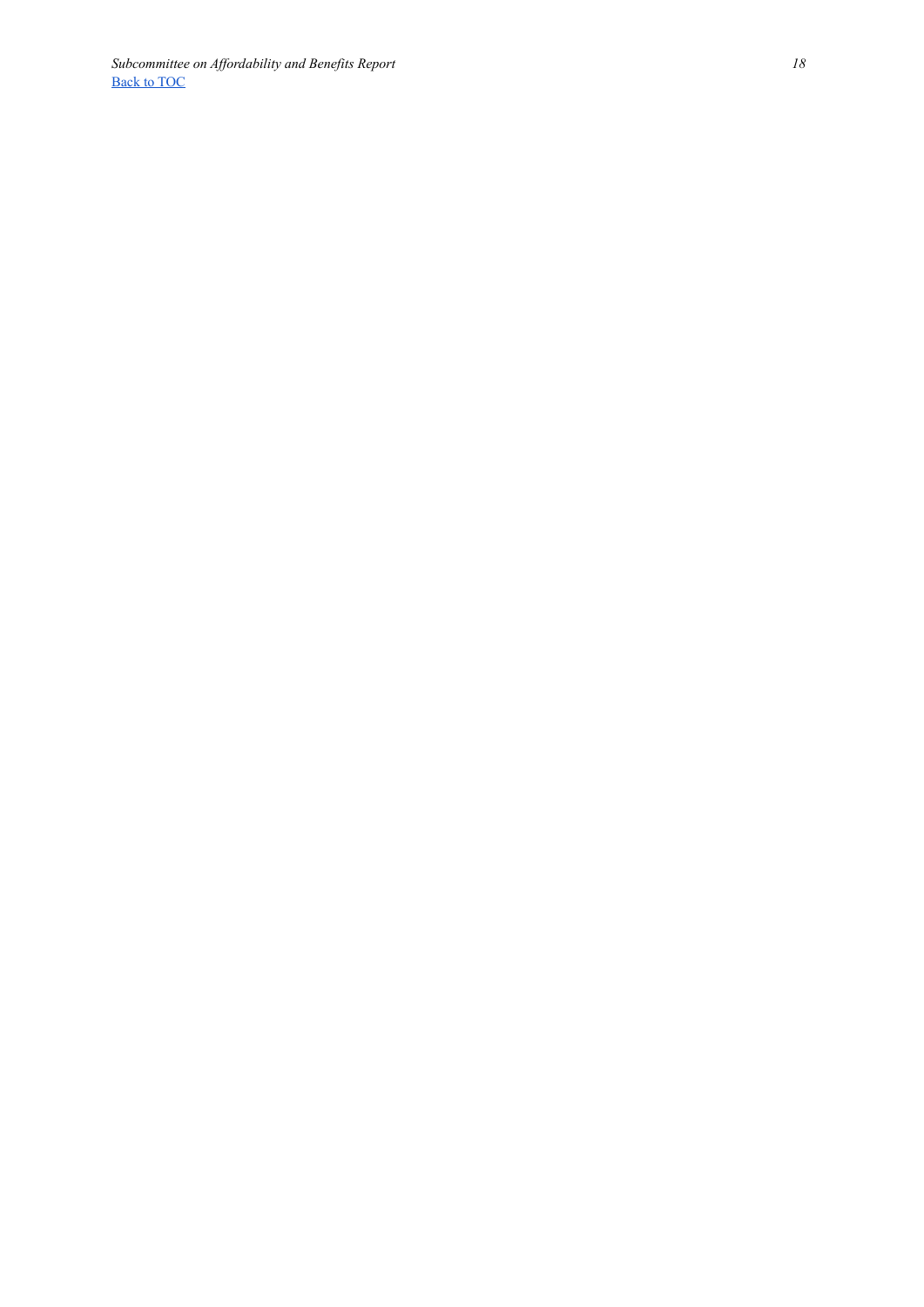## **Appendix F: Sample NYU Shanghai Faculty Budgets**

These are estimated budgets that members of the committee submitted just for reference. The data come from both lived experience and outside cost-of-living calculators, specifically [numbeo.com](https://www.numbeo.com/cost-of-living/city-estimator/in/Shanghai) and [transferwise.com.](https://transferwise.com/gb/blog/cost-of-living-in-china) For international faculty budgets, we calculated with the assumption that non-NYU travelling partners would not be working, which we thought was a fair assumption, considering their visa status. For equivalence, the Chinese faculty budget also does not include a partner's salary.

Note: Although not recorded here, Many Chinese families face schooling costs and issues as well.

|                                                       | (Monthly)      | One NYU Income NO SCHOCLING BUDGETED<br>Amount (RMB) | <b>Notes</b>                                                                                                                                         |
|-------------------------------------------------------|----------------|------------------------------------------------------|------------------------------------------------------------------------------------------------------------------------------------------------------|
|                                                       | Salary         |                                                      | ¥27,333.00 Typical beginning lecturer salary                                                                                                         |
|                                                       | Cost of Living | ¥16,000.00                                           | Numbeo.com<br>Transferwise.com<br>(foca, transportation, utilities, entertainment.<br>clothing, ctc.)                                                |
| <b>TIAN</b><br>ğ<br><b>Additional Costs</b><br>aculty | Housing        |                                                      | ¥9.60 Housing stiped covers housing expenses.                                                                                                        |
|                                                       | Insurance      |                                                      | Aetna price for family (spouse + kids) (MSH is free,<br>but might have some additional travel insurance, or<br>#3,700.00 medical expenses)           |
|                                                       | Taxes          |                                                      | Low Guess-I don't pay taxes yet, but this is 20% of<br>income (doesn't include taxable employer<br>¥5,400.00 contribution to insurance, for example) |
|                                                       | Holp           |                                                      | Conservative estimate for part time, non English<br>#1,500.00 spoaking Ayl                                                                           |
|                                                       | Retirement     |                                                      | Additional witholding chosen by employee,<br>¥509.00 between ¥0-1309                                                                                 |
|                                                       |                |                                                      | Lower Cost of Living (percent)                                                                                                                       |
| <b>Lettover</b>                                       | Remaining      | ¥233.00                                              | 75% of ¥16000 65% of ¥16000 50% of ¥16000<br>44, 233, 00<br>45,833,00<br>+8,233.00                                                                   |
|                                                       | (USD)          | \$32.82                                              | \$592.62<br>\$818.52<br>84, 152.62                                                                                                                   |

## **Estimated Spending for International Family of Four**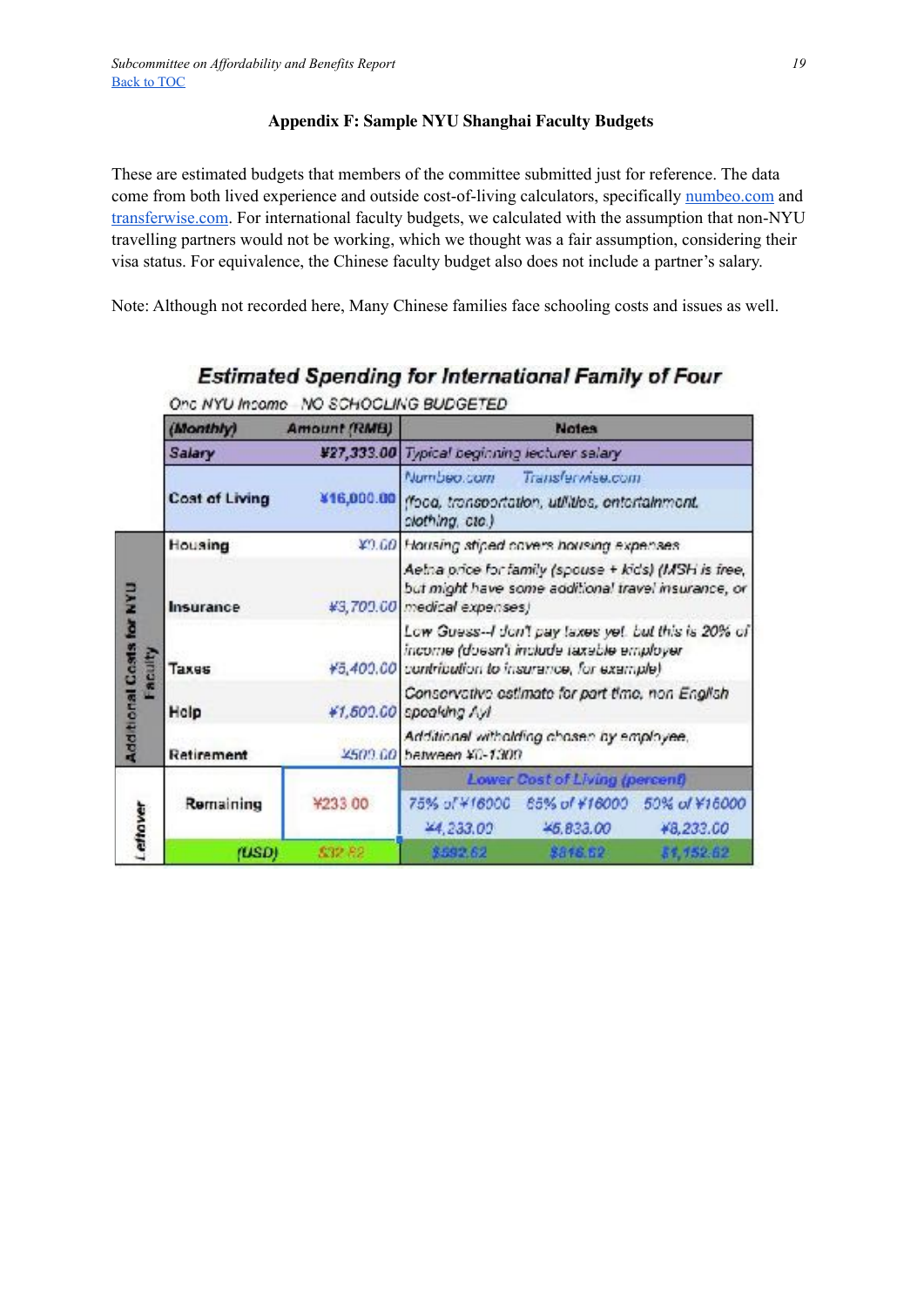## Estimated Spending for International Family of Four

Two NYU Incomes - Schooling budgeted for one child

|                                         | (Monthly)             | <b>Amount (RMB)</b> | <b>Notes</b>                                                                                                                                                    |
|-----------------------------------------|-----------------------|---------------------|-----------------------------------------------------------------------------------------------------------------------------------------------------------------|
|                                         | Salary                |                     | ¥64,000.00 1 sr. fecturer, 1 lecturer                                                                                                                           |
|                                         | <b>Cost of Living</b> | ¥15,000.00          | Transformiso.com<br>Numboo.com<br>(foco, transportation, utilities, entertainment,<br>clothing, etc.)                                                           |
| <b>Additional Costs for NYU Faculty</b> | Housing               |                     | Cur rent is below our housing stipend; FYI: NYU<br>¥9.00 sponsored housing options for 2 bedrooms are<br>¥13-17.500                                             |
|                                         | Insurance             |                     | Aetha price for 1 single employee and 1 employee<br>#3,700.00 + children (MSH is free, but might have some<br>additional travel insurance, or medical expenses) |
|                                         | Taxes                 | ¥15,400.00          | Estimate. Our tax burden may actually be higher<br>than this.                                                                                                   |
|                                         | School                |                     | ¥16,849.60 monthly (139,600/year)                                                                                                                               |
|                                         | Help                  |                     | Full-time ayi for baby, very part-time cooking ayi;<br>#9,300.00 includes the cost of the 13th month bonus, given to<br>both                                    |
|                                         | Retirement            |                     | ¥3,200.00 Two full contributions for the full match.                                                                                                            |
| Leftover                                |                       |                     | Lower Cost of Living (percent)                                                                                                                                  |
|                                         | Remaining             | ¥6,560.00           | 65% of ¥15000 50% of ¥15000<br>75% of ¥15000<br>¥11,810.00<br>¥10.310.00<br>¥14,000.00                                                                          |
|                                         | (USD)                 | 8918.40             | \$1,968.40<br>\$1,443.40<br>\$1,653,40                                                                                                                          |